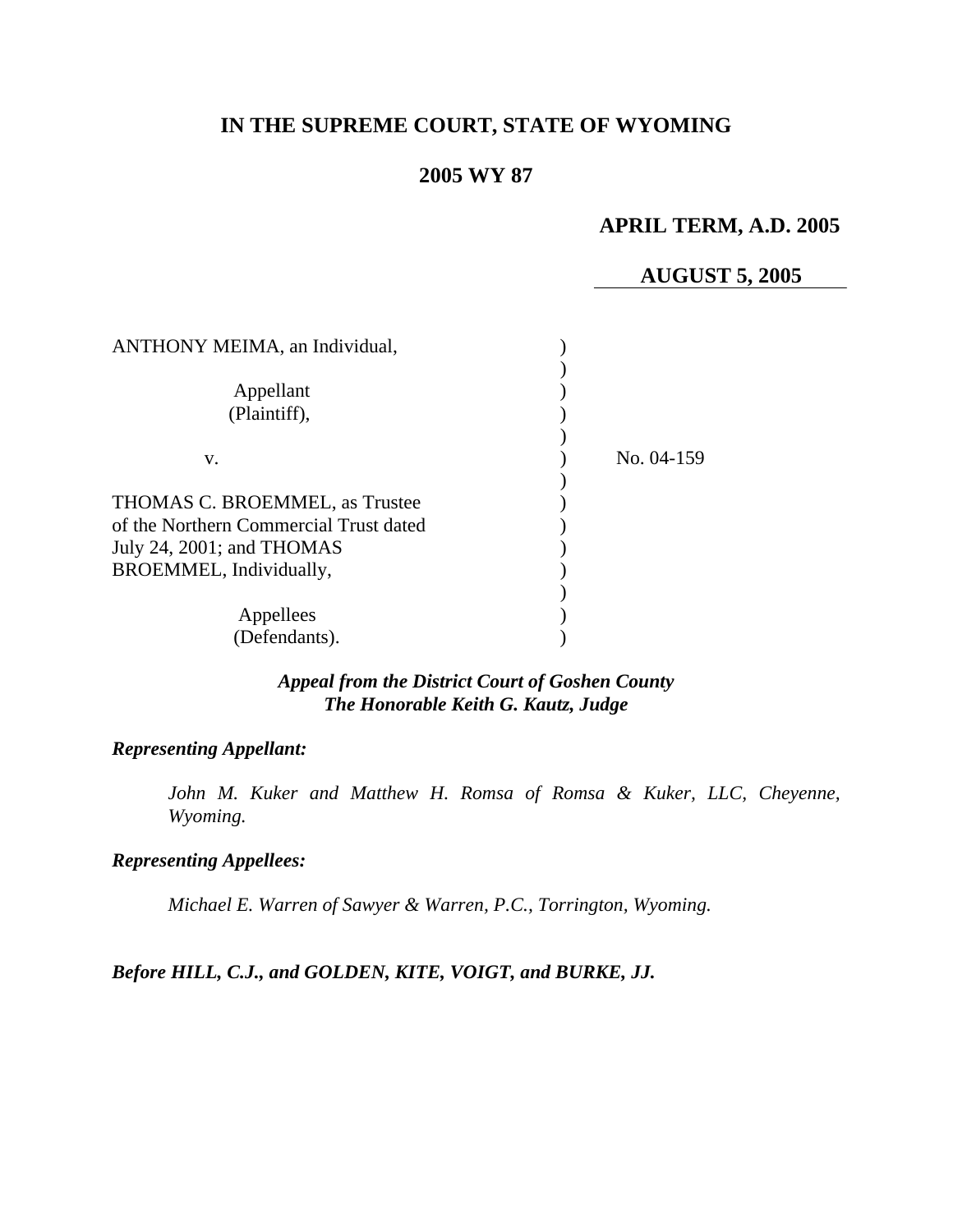## **VOIGT, Justice.**

[¶1] The appellant, Anthony Meima (Meima), met the appellee, Thomas C. Broemmel (Broemmel), in 2001. The two subsequently discussed several business propositions, including Broemmel's involvement in financing Meima's purchase of a house in Torrington and Broemmel's investment in Meima's real property in California (also known as the Baltic properties). The parties executed numerous documents in that regard; however, their business relationship deteriorated and a lawsuit was filed. Following a bench trial, the district court essentially entered a judgment in favor of Broemmel. Meima appeals from the district court's judgment and claims that the district court erred in several respects. We will affirm.

## *ISSUES*

[¶2] We find that the dispositive issues in the instant case are as follows:

1. Whether the district court erred in finding insufficient intent to create an express trust regarding the Torrington house, and whether we should address Meima's issue concerning the imposition of a constructive trust on the Torrington house and/or the Baltic properties?

2. Whether the district court erred in finding that an oral contact between the parties did not exist prior to July 24, 2001?

3. Whether the district court erred in rejecting Meima's claims that the July 24, 2001, lease/purchase agreement was invalid due to a lack of consideration, economic duress, undue influence, or unconscionability of terms?

4. Whether the district court's judgment directly affected the title to the Baltic properties?

5. Whether the district court erred in other aspects of its judgment?

# *FACTS*

[ $[$ ] Meima, a self-described real estate investor,<sup>1</sup> was searching for a new residence following a divorce in which his wife received or "wasted," according to Meima, up to fifteen residential properties valued at over \$2 million. He was admittedly "quite sensitive to losing houses" following the divorce and most recently had bought a house in Colorado with a girlfriend. The girlfriend obtained the loan to buy the house, the house was titled in her name, and Meima contributed \$25,000.00 to \$30,000.00 in equity money towards the

 1 Meima testified that he had been "involved in real estate a long time" and was "profitable" in a venture for twenty to twenty-five years that marketed property and reinvested the profits in residential rentals. Yet, according to Meima, the "biggest deal I have done [was] still under a billion [dollars]."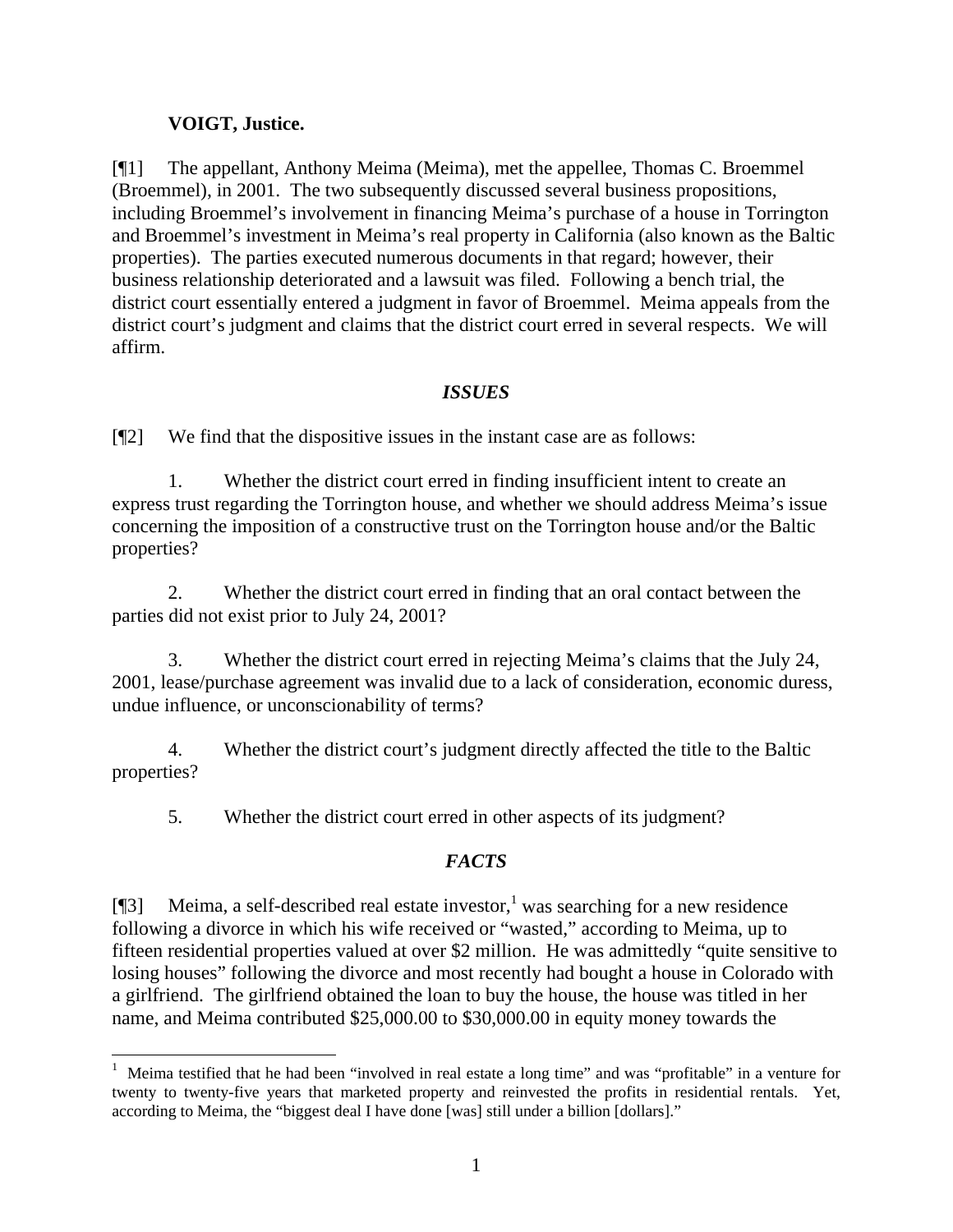purchase. When the relationship ended, Meima lost his equity money and needed to find another residence. He ultimately searched for a residence in Wyoming because of the moderate pricing relative to the quality of the housing, and because it "was a good market to buy."

[¶4] Meima and Broemmel met at a Denver gun show in early 2001.<sup>2</sup> The two proceeded to discuss Broemmel's role in potentially financing Meima's purchase of a house in Torrington and other business propositions. They ultimately executed several documents in this regard. We will set forth the pertinent contents of these documents and detail each party's trial testimony regarding the progression of their business relationship, the documents at issue, and their disputes. We will then summarize the district court's resolution of the resulting litigation.

## *The Documents*

[¶5] On February 20, 2001, Meima signed a contract to buy real estate located in Torrington. The document named the Northern Commercial Trust<sup>3</sup> as the buyer, provided that title to the house would be conveyed to the "Northern Commercial Trust," offered a purchase price of \$186,000.00 (a \$1,000.00 cashier's check purchased by "Anthony Meima" had been remitted as earnest money), indicated that the offer was "contingent upon loan approval" with financing to be "Other," and set a June 16, 2001, closing date. On February 21, 2001, the seller submitted a counter-offer to Meima that increased the purchase price to \$198,000.00 and the total earnest money to \$5,000.00, required the buyer to provide a "satisfactory letter of prequalification from [a] lender by March 30, 2001," and set a mandatory closing date of June 11, 2001 (or the buyer would forfeit the earnest money). The buyer subsequently agreed to the increased purchase price and earnest money (another \$4,000.00 cashier's check had been remitted by "Anthony Meima" on April 10, 2001) and to provide "a cash sale commitment or lender prequalification letter on April 15, 2001."

[¶6] On April 29, 2001, Meima signed (and Broemmel signed as a "Witness") an addendum to the house purchase contract stating that all "financing contingencies shall be removed," "Buyer and Seller shall proceed with dates set for closing," and "Buyer agrees to the disclosure of the attached financial statement to the Seller." The attached financial statement was the "Personal Financial Statement" of Broemmel and his wife, Lani K. Lee. The seller apparently agreed to the addendum on May 7, 2001.

[¶7] On May 25, 2001, a Real Estate Purchase Option was executed between David A. Kubich,<sup>4</sup> as seller, and "Tom C. Broemmel or Assigns," as buyer, which option was recorded June 11, 2002. The option granted Broemmel the exclusive right to purchase the "Baltic-

<sup>&</sup>lt;sup>2</sup> Meima testified that it was "around the first of February," and Broemmel testified that it was the "first part of  $2001...$ "

 $3$  Meima was the settlor of a Northern Commercial Trust by virtue of a written document executed in March 1998. However, on appeal the parties agree that this particular trust is not the trust referred to in subsequent documents.

<sup>4</sup> Mr. Kubich signed the option on May 29, 2001, and Patricia Kubich signed the option on July 19, 2001.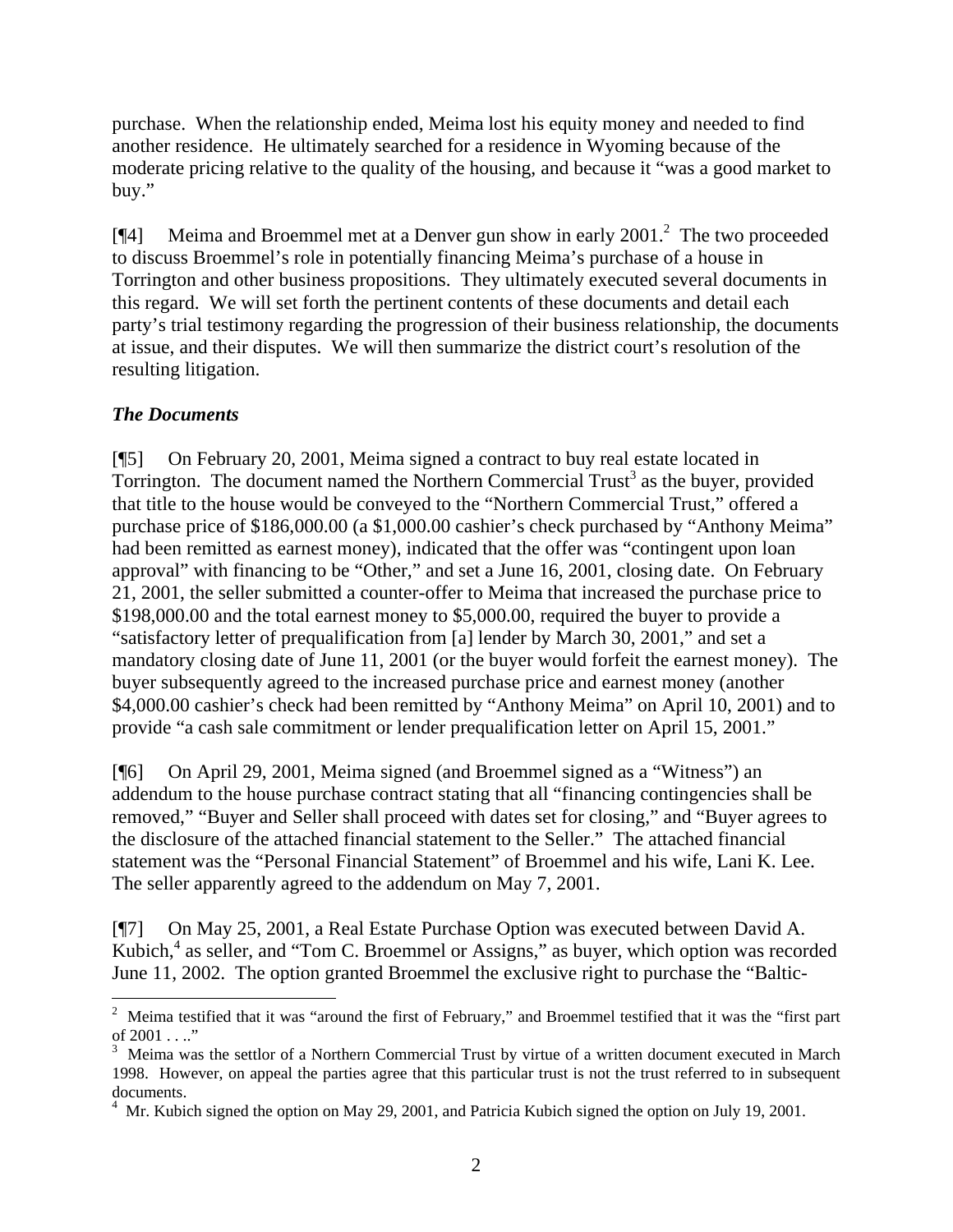Birchville Properties" (including specified mineral interests and "all rights and interests acquired from Meima" in these properties, situate in California) (hereinafter "the Baltic properties") for \$140,000.00 if Broemmel exercised the option prior to November 25, 2002. Meima had purchased the Baltic properties, "mountain property" north of Lake Tahoe, in 1979 for \$800,000.00.

[¶8] On June 11, 2001, Meima signed another addendum to the house purchase contract that extended the closing date to "on or before August 9, 2001," required Meima to submit an additional \$10,000.00 in earnest money by June 12, 2001, and obligated Meima to pay eight percent interest on the balance of the purchase price until the closing date. The seller signed the addendum on June 12, 2001, and a cashier's check for \$10,000.00 was issued on June 12, 2001, listing the purchaser as "[A]nthony [M]eima."

[¶9] Meima and Broemmel then executed a July 24, 2001, "Terms of Lease/Purchase Agreement" that included the following terms:

(a) Broemmel will pay \$185,817.91 to finance the balance of the Torrington house purchase price for "Anthony Meima." Broemmel will "hold [the] property in trust for Meima on a lease/purchase for a price determined by all costs and expenses incurred by Broemmel to acquire that property and under" the other conditions set forth in the agreement.

(b) Meima will pay a monthly "lease payment" of \$2,000.00, which payments will not be applied to offset the amount Broemmel contributed to the house's purchase price. If the "full home loan" is not paid in full within one year, the monthly lease payments will increase to \$2,500.00.

(c) Meima will pay all "taxes, insurance, assessments and all costs and expenses incurred by Broemmel associated" with the house.

(d) Meima will provide Broemmel the Celina Flat Mine property "free and clear of encumbrances" as "additional collateral . . .." The property is "valued at \$70,000" and if Meima "defaults in monthly payments for 2 months, Broemmel may sell original property and 'X' property to recover all costs and expenses incurred by Broemmel." "[T]his property reverts back to Meima" when Broemmel is paid "all moneys due him . . .."

(e) Meima will also provide to Broemmel a collection of Mauser rifles "at a cost of \$16,500.00. If Meima defaults in monthly payments for 2 months, Meima relinquishes all equity in Mauser rifles[.]"

(f) Meima will pay Broemmel a \$10,000.00 profit in addition to the "lease payments" for financing the house. The \$10,000.00 profit may be paid from the "profit" on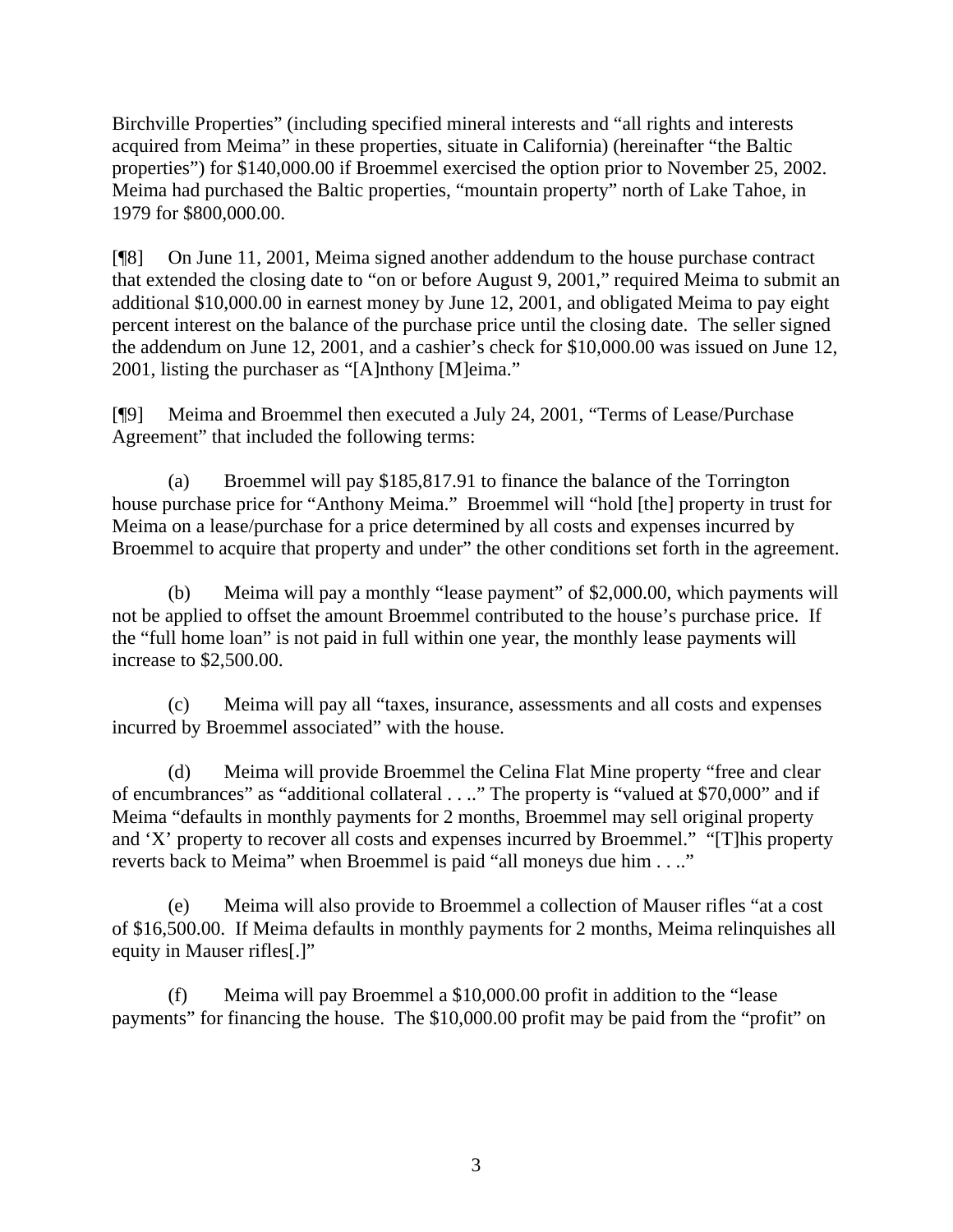the Baltic properties or from stock options related to the Baltic properties.<sup>5</sup> Meima will also provide Broemmel a new 98K Mauser Rifle as "partial payment for financing this house."

(g) Meima "grants" Broemmel, "as trustee, total control of the Baltic properties to sell or do [whatever] is necessary to recover any losses incurred as a result of the purchase of said property." Broemmel will remain as "trustee" for "2 years or as long as Broemmel has not been paid off for the purchase of Meima's home."

(h) "It is further agreed . . . that when the Baltic properties are sold, [Broemmel] will receive 20% of the profit and 50% of any stock options received as a result of the sale."

"Tom Broemmel" signed the agreement as "Owner," and "Anthony Meima" signed the agreement as "Buyer."

[¶10] The "Buyer" listed on the Torrington house closing statement dated July 24, 2001, is "Thomas Broemmel, Trustee of the Northern Commercial Trust." On July 24, 2001, the Torrington house was deeded to "THOMAS BROEMMEL, Trustee of the Northern Commercial Trust, dated the  $24<sup>th</sup>$  day of July, 2001 . . .."

[¶11] On July 25, 2001, a Promissory Note was executed between the "Borrower," "Anthony Meima," and the "Lender," "Thomas C. Broemmel and Lani K. Lee." In it, the Borrower promised to pay \$185,817.91 ("with no interest") and \$2,000.00 "monthly lease payments" (that will not "reduce the amount of this note") to the Lender subject to the conditions of an "Addendum to Promissory Note dated July 25, 2001 Terms of Lease/Purchase Agreement." The addendum contains many of the same terms as the July 24, 2001, lease/purchase agreement, with the following exceptions:

(a) Broemmel, "as trustee of Northern Commercial Trust, has sole authority to sell or convey said property in his own name until he is paid in full the \$185,817.91 and all costs and expenses associated with this acquisition." "The Northern Commercial Trust is limited to an agreement by Tom Broemmel to hold [the Torrington house] for the benefit of Anthony Meima pending performance of all terms of this preceding lease/purchase agreement by Anthony Meima." If "Meima defaults in monthly payments for 2 months, Broemmel may sell [the Torrington house] and Celina Flat Mine properties to recover the principal, all costs and expenses incurred by Broemmel."

(b) Meima will provide Broemmel a collection of "13-98K Mauser rifles to Broemmel at a cost of \$16,500.00. If Meima defaults in monthly payments for 2 months, Meima relinquishes all equity in Mauser rifles." A list of the rifles was attached.

 $\overline{a}$ 

<sup>5</sup> At some point, Meima and Broemmel discussed an arrangement whereby Calais Resources would grant them stock options and pay all costs associated with the Baltic properties (including the costs necessary to exercise the Kubich option) and reimburse Meima for his monthly rental payments on the Torrington house. This arrangement ultimately did not come to fruition.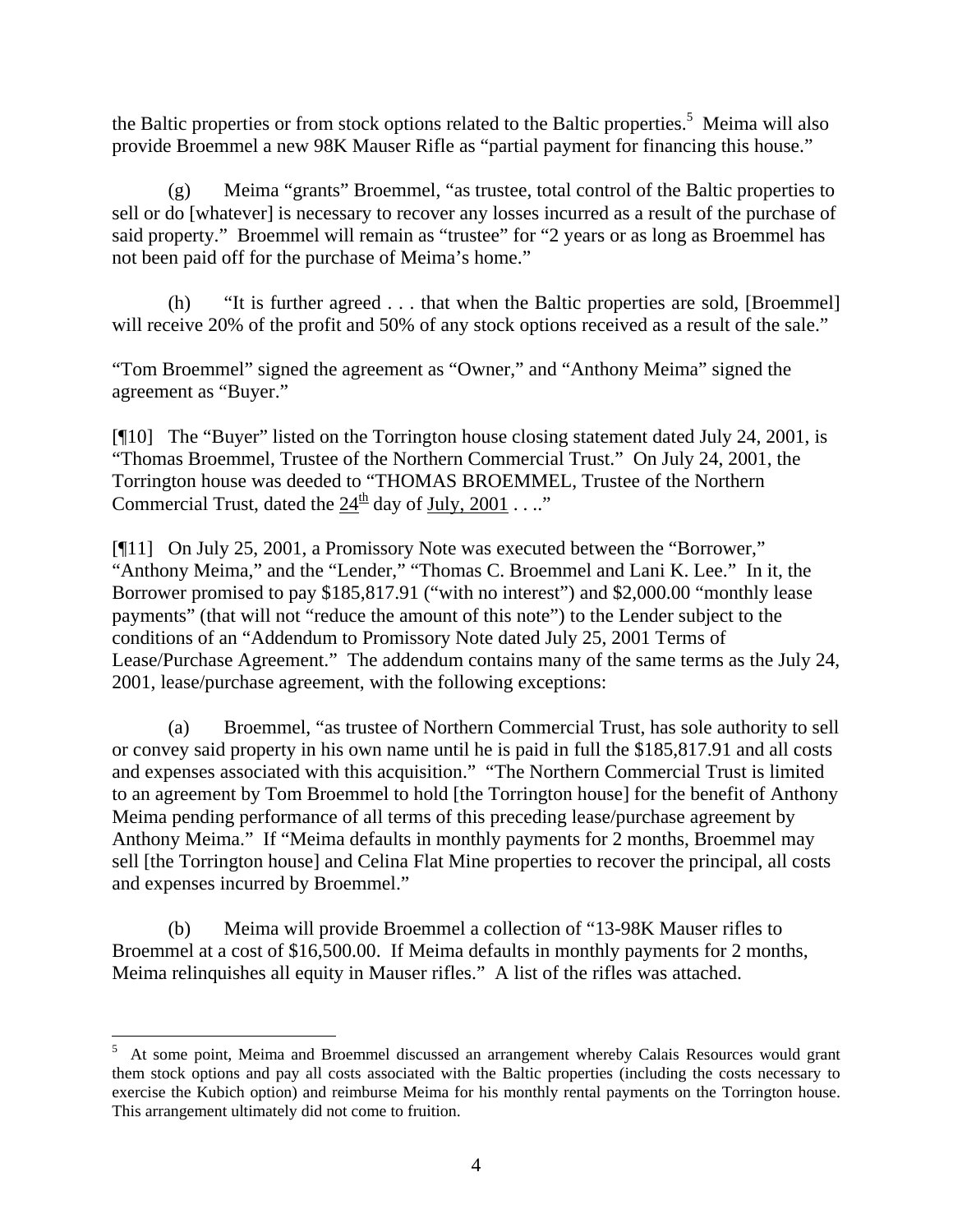(c) When the Baltic properties are sold, "Broemmel will receive 20% of the sales price if the sales price is \$500,000 or less to a maximum of \$100,000[] and 50% of any stock options received as a result of the sale."

(d) Broemmel will allow Meima to sell the Baltic properties or the Celina Flat Mine property "provide[d] the proceeds are applied toward the retirement of the \$185,817.91[.]"

[¶12] On July 27, 2001, "Anthony Meima" granted a specific power of attorney to Broemmel "in all matter[s] relating to the" Torrington house on behalf of him "personally and for my trust, Northern Commercial Trust . . ..<sup>"6</sup> In turn, Broemmel signed an Agreement to Execute Power of Attorney on July 27, 2001, promising to execute a specific durable power of attorney for "Anthony Meima" to have "sole authority and discretion of the Baltic Properties," although Meima's authority was to cease if Meima defaulted on the promissory note dated July 25, 2001.

[¶13] On April 1, 2002, a Mortgage Deed With Release of Homestead was executed naming the Northern Commercial Trust dated July 24, 2002 (although it presumably meant to say 2001), as mortgagor, Thomas C. Broemmel and Lani K. Lee as the mortgagees, and the Torrington house as the mortgaged property for \$185,817.91. The mortgage was signed by Thomas C. Broemmel for the Northern Commercial Trust.

[¶14] In June 2003, a portion of the Baltic properties was sold to Michael Sinclair for about \$440,000.00. Broemmel was named as the property's seller. After accounting for costs associated with the sale, the balance of \$381,603.21 was distributed as follows: \$142,000.00 to Broemmel for "partial repayment," \$30,000.00 to Meima's financial backer, \$22,600.00 to Meima's trial attorney "for outstanding legal fees,"<sup>7</sup> and \$187,003.21 to Meima's trial attorney's trust account. Eventually, by "mutual agreement," \$20,000.00 was distributed to Broemmel and \$15,000.00 was distributed to Meima from the trust account.

#### *Meima's Testimony*

[¶15] Meima testified that he expressed his need for someone to finance the purchase of a home when he met Broemmel in 2001. Broemmel replied that he was in the process of selling a building in Denver, $^8$  and was indeed seeking "investment opportunities . . .." Meima reportedly offered Broemmel a twenty percent "net profit interest" in the Baltic properties (with Meima bearing all of the marketing expenses) as "compensation"<sup>9</sup> for financing the Torrington house purchase, and Broemmel said "sure, I will do that." During

 $^6$  Meima apparently revoked this power of attorney in August 2002.

<sup>&</sup>lt;sup>7</sup> Meima stated that the \$22,600.00 was for "legal services related to the Torrington property" and time spent on a Canadian proposal apparently unrelated to the transaction. According to Meima, \$8,000.00 of the legal fees were returned to him due to an overpayment.

<sup>8</sup> Meima recalled that Broemmel was not "certain" at that time when the building in Denver would sell, but that Broemmel could have told him it would probably sell in April.<br><sup>9</sup> Meima characterized it as an "investment proposition," rather than "borrowing money."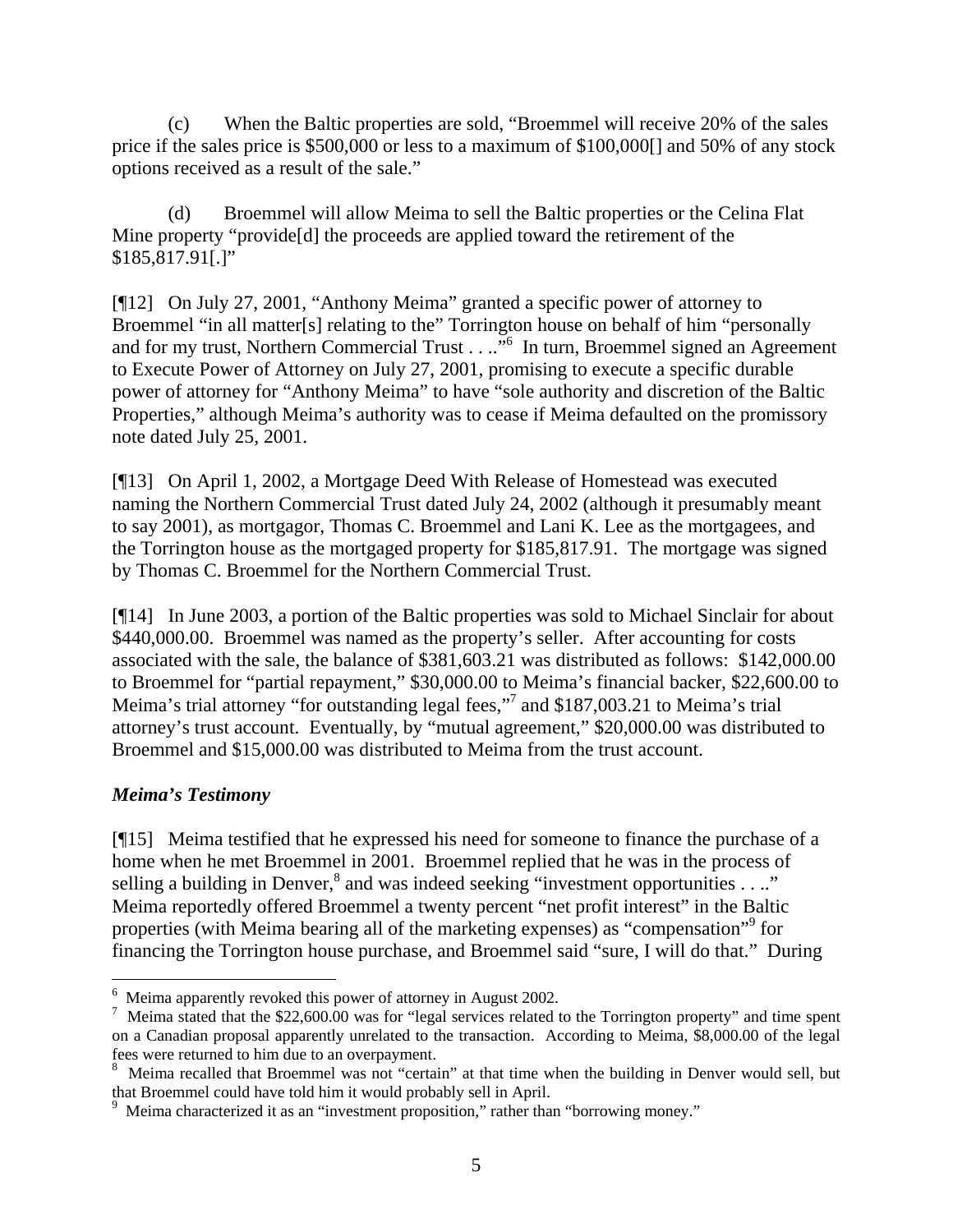the next "month or so," Meima remained in "frequent" contact with Broemmel in that regard and personally met with Broemmel three to five times.

[¶16] Meima had considered several other financing options (a co-signer, optioning or pledging other property, or a loan through an acquaintance at a financial institution), but ultimately concluded that Broemmel was "so agreeable that there was no necessity in bringing in four or five competing offers." Meima also claimed that he was "unknown in Wyoming" and his "credit had been destroyed in the divorce," so he was "not a good lending prospect in the eyes of institutions." Besides, according to Meima, there

> were escape clauses in the contract [to purchase the house in Torrington] and it was a long closing at [the seller's] request; so there was plenty of time to put something in place; and, again, I could find any number of reasons to back out of the deal and recover the \$5,000 earnest money.

[¶17] Meima had negotiated, or was negotiating, a sale of the Baltic properties to David Kubich, a timber land and sawmill owner, whereby Mr. Kubich would purchase the properties for \$120,000.00 and grant Meima an option to repurchase the properties by November 15, 2002, for \$140,000.00 (ten percent simple interest with no other conditions or complications, according to Meima). Meima testified that he needed to end the "endless arguments" with his ex-wife about the value of the properties, and to clear title and obtain new title insurance to the properties "particularly with respect to the mineral rights, and . . . a sale to a third individual was the cleanest way to take care of that and to satisfy any and all residual claims from my ex-wife on the property." Meima's ex-wife had signed purchase option agreements up to a value of \$3.8 million and "knew the potential [value] was there."

[¶18] Meima wanted to tie in the Kubich option with the Torrington house purchase. He essentially wanted to provide Broemmel a purchase option (by assigning Mr. Kubich's "minimal cost position" in the Baltic properties to Broemmel) so that Broemmel would have collateral or security for his role in financing Meima's purchase of the Torrington house. Broemmel would also be reimbursed for the house purchase out of Meima's eighty percent share of the profits from the Baltic properties, but it was "never the agreement" that Broemmel would be reimbursed for the cost of exercising the Kubich option (the two also did not discuss or agree on rent or any other payments with respect to the house purchase). Meima had Broemmel sign a disclosure statement that Meima's ex-wife "would never find out about this" because Meima did not "want her reinvolved in a California divorce. You can come back 20 years later and make some sort of claim on some sort of pretext. I was tired of that."

[¶19] Meima had discussed the value of the Baltic properties with Broemmel "in detail" and told Broemmel the properties were worth \$2.5 million. Broemmel went to California in April 2001, to confirm personally the value of the Baltic properties (at least to the extent of the \$140,000.00 cost of exercising the Kubich option). At that time, the above-referenced April 29, 2001, addendum to the Torrington house purchase contract was executed, in which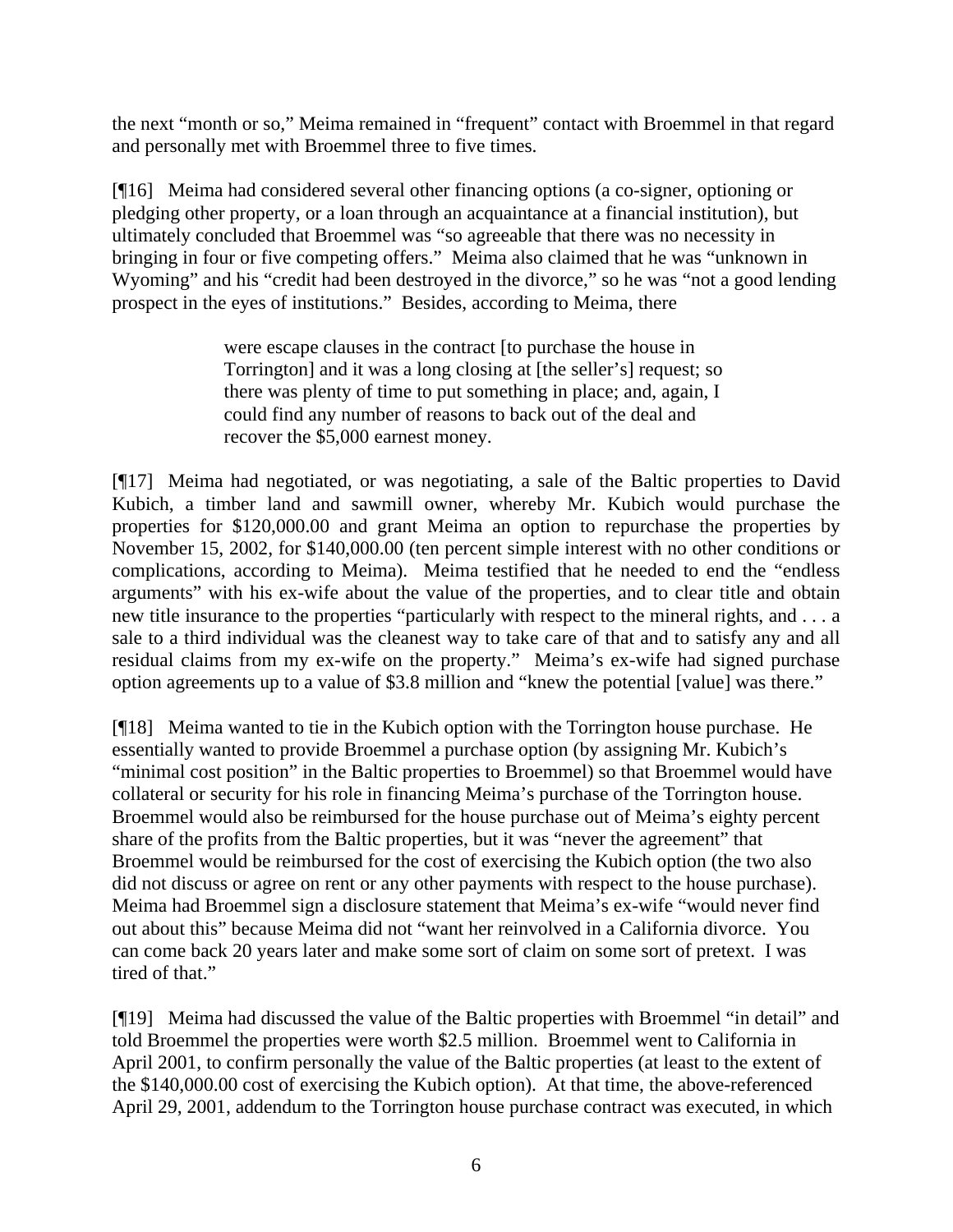all financial contingencies were removed from the house purchase contract and Broemmel's financial statement was submitted to the house's seller. According to Meima, Broemmel had by then agreed to finance the Torrington house purchase, and Meima proceeded with the Kubich transaction.<sup>10</sup> Meima would not have participated in the transaction if Broemmel had not signed the addendum to the Torrington house purchase contract because there was no "compelling necessity" to sell the Baltic properties to Mr. Kubich unless Broemmel financed the Torrington house purchase and participated in the profit-splitting arrangement on the Baltic properties. Broemmel also "subsequently agreed in writing to exercise the Kubich option;" he "bought a 20 percent net profit interest in the property by exercising the Kubich option."

[¶20] The documents for the June 2001 closing on the Torrington house were sent to Broemmel and there was no indication that "anything was amiss." Upon receiving the documents, Broemmel refused to proceed with the transaction because "his wife would divorce him . . .." According to Meima, his contract with the seller of the house was a "specific performance contract," and Meima had "everything at risk;" Broemmel was "basically in total control of everything I had" at "no cost to himself for a year and a half" (the time period in which Broemmel could exercise the Kubich option on the Baltic properties). Meima "was in a total loss position of everything with no place to live, [and] having lost all the cash [he] could raise at that point in time"—he was "compelled to try to work out whatever was necessary to get" Broemmel to proceed with the Torrington house purchase. Meima worked with his realtor and the seller (who was "quite traumatized") to extend the closing on the house. In order to obtain the extension, the seller required Meima to submit an additional \$10,000.00 "nonrefundable deposit" or earnest money the next day.<sup>11</sup>

[¶21] Ten to fourteen days later, Broemmel said he "would come to Denver about the house" and Meima ultimately met with Broemmel around July 24, 2001. Broemmel "worked . . . up" a contract on his computer (the July 24, 2001, "Terms of Lease/Purchase Agreement") and "presented" it to Meima. With respect to the particular terms of the contract, Meima testified as follows:

(a) The terms as to rent, taxes, insurance, assessments, costs, and expenses were Broemmel's "demand[s]" and were "not discussed." Broemmel also stated that he "didn't care how long it went at \$2500 a month . . .."

(b) Broemmel "wanted additional collateral" and asked what Meima's Celina Flat Mine property was worth. Meima replied that it was worth \$10,000.00 or more and Broemmel "wrote in \$70,000 as an additional lien against that." Meima did not volunteer

 $\overline{a}$ 

 $10$  According to Meima, the balance of the \$120,000.00 in sale proceeds from Mr. Kubich (after expenses) was disbursed to Meima's ex-wife and her attorney (who was "totally corrupt"); the ex-wife "signed off" and was "out of the picture."

<sup>&</sup>lt;sup>11</sup> A cashier's check was purchased by "[A]nthony [M]eima" on June 12, 2001. Meima testified that he liquidated some firearms to obtain these funds.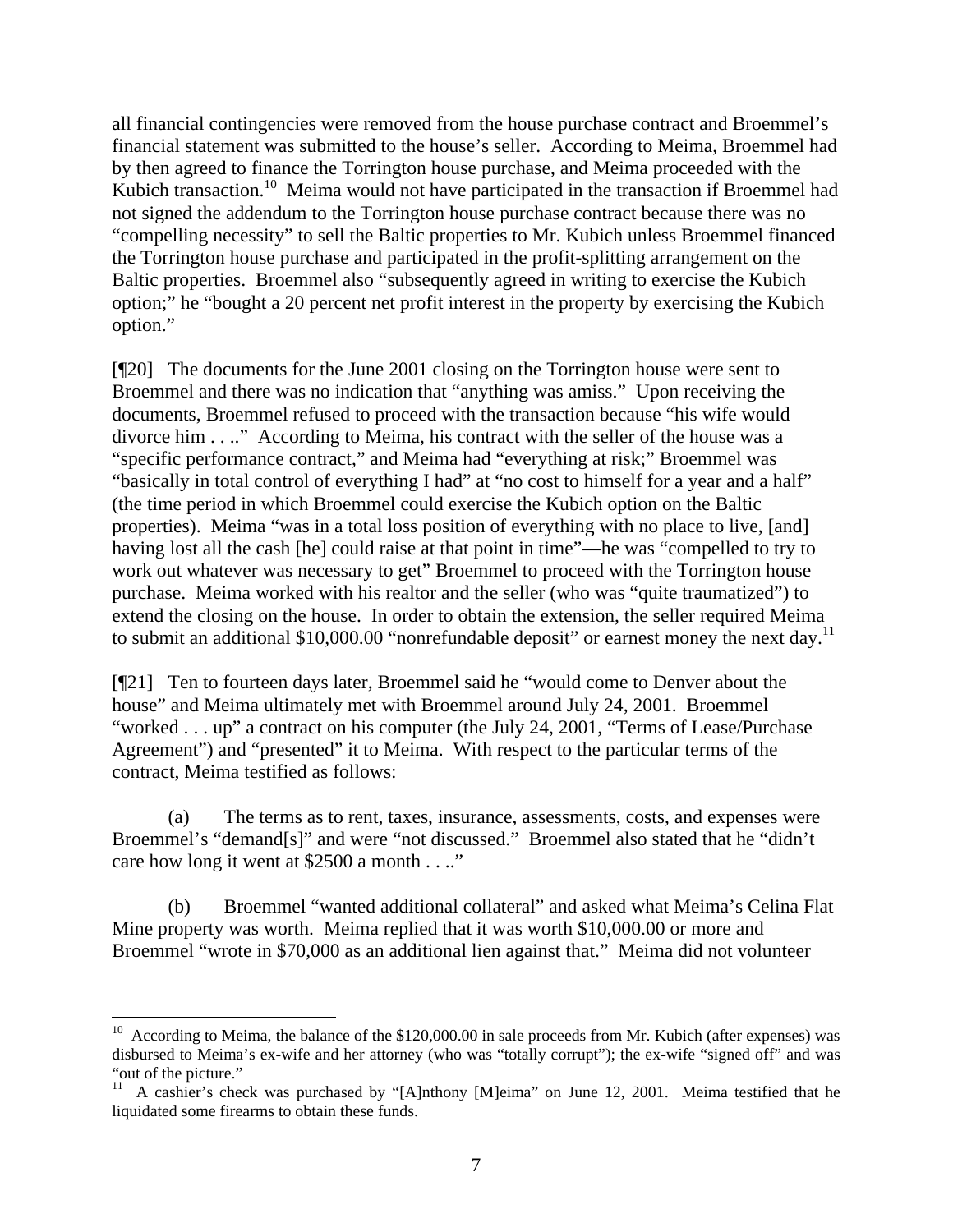this property, and the property was not part of his understanding of the parties' original agreement.

(c) Broemmel had seen the firearms referred to in the agreement at the Denver gun show.

(d) Broemmel wanted, without discussion, the additional \$10,000.00 profit.

(e) Broemmel "wanted total control over all property, all assets, and that was, essentially, nonnegotiable. We did establish a two-year term as a reasonable time period to sell or deal on the California property, and he agreed to stand in as trustee for that time period." It was "always a condition of" Meima's that Broemmel "be trustee [of the Northern Commercial Trust] and not owner of record."

(f) The provision as to the profits from the sale of the Baltic properties went "back to the original verbal discussions with an agreement . . . that there would be a split of that initially of 20 percent, net, to" Broemmel.

[¶22] According to Meima, Broemmel also wanted a promissory note "for his wife," and drafted the July 25, 2001, addendum to the promissory note the following day. Meima testified that, regarding the "trust" language contained in this addendum, he "never would have begun the relationship [with Broemmel] if title was to be taken in Torrington in any other format than Northern Commercial Trust and Broemmel as a trustee." He added that Broemmel was to act as the trustee for Meima's benefit, and was to resign as trustee when the \$185,817.91 was paid in full.

[¶23] Meima claimed that he signed these written documents because he "really [had] no option at this time because Broemmel controlled without any recourse against him, he controlled the California property;" if Meima did not sign the agreements, Broemmel could "liquidate the Torrington property and liquidate the California property, and there was, essentially, no provision for any recourse against that." Virtually none of the terms were negotiated (or had been discussed previously), "there was no way to negotiate," and Meima was "under duress." Yet, Meima admitted that he was able to clarify a couple of points and that he "got . . . some terms regarding Northern Commercial Trust" into "all the purchase agreements." Meima similarly testified that Broemmel drafted the July 27, 2001, power of attorney relating to the Torrington house and Meima signed it because he "had no option;" Broemmel "controlled all the property."

[¶24] Meima paid the monthly rent payments through March 2002, but did not pay the property taxes or insurance on the Torrington house.<sup>12</sup> At times, a financial backer made the rent payments directly to Broemmel on Meima's behalf. Meima felt at some point that due

 $\overline{a}$  $12$  In a letter to the property insurance company, Meima stated "I am not the owner of the property," "I have no contract with anyone to pay insurance on this property," and "[t]here are no circumstances under which I will pay insurance on this property."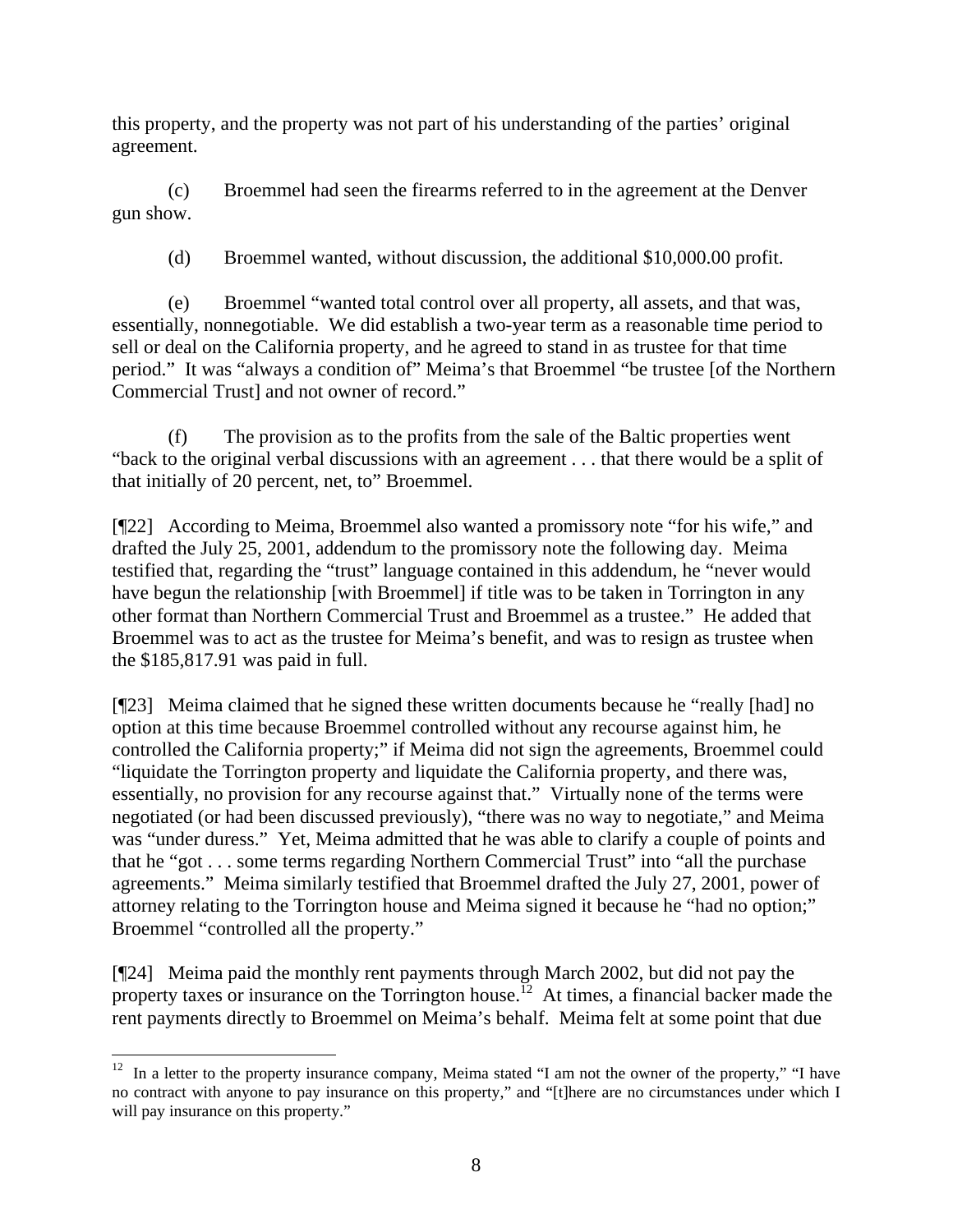to "financial constraints" he "had to market the California property" and stopped paying the rent. Thereafter, the parties' relationship went "rapidly down hill."

[¶25] Following the June 2003 sale of a portion of the Baltic properties to Mr. Sinclair, Broemmel "immediately" demanded \$142,000.00 from the sale proceeds. There was never an agreement that Broemmel was to receive these funds; it was merely paid at "his request." Meima testified that Broemmel was the owner of record for the Baltic properties, subject to the July 27, 2001, power of attorney and the parties' profit-splitting agreement.

## *Broemmel's Testimony*

[¶26] When the parties met in 2001, Broemmel mentioned that he was in the process of selling a building in Denver and was interested in purchasing firearms collections. Broemmel did not recall discussing any other potential business transactions with Meima at that time. After Broemmel moved to North Carolina on April 10, 2001, he had a "lot" of contact with Meima, who became "very persistent" and "very aggressive . . .."

[¶27] Meima was interested in "having his own home" and at some point offered Broemmel "some incentives" to finance the Torrington house purchase. The parties discussed the Baltic properties (including the Kubich option), valued at over \$2 million according to Meima, because Meima was attempting to transfer the properties so his ex-wife would acquiesce to the transfer without having "any information how valuable it was  $\dots$ "<sup>13</sup>. Meima promised that in exchange for financing the Torrington house purchase, Broemmel would receive twenty percent of the "realized profits on the sale or the development of the" Baltic properties, and that was "part of . . . our agreement."

[¶28] Broemmel could not make any commitments until April, because he would not have any funds until his own building was sold (it sold April 4, 2001). While the parties talked for "quite some time" about Meima's proposal, Broemmel "was never enthusiastic about it. I knew I would probably run it by my wife, and she [would be] against it  $\dots$  <sup>14</sup> However, if Broemmel "could get in and out of that thing in a short period of time [(six months)], like Mr. Meima told me, then it would be okay" and the proposal seemed like a "worthwhile item to take a look at . . .." According to Broemmel, Meima assumed "I was going to do it from the get go. His interpretation of my enthusiasm when I didn't have the wherewithal to do it

  $13$  According to Broemmel, Meima repeatedly explained

how badly his wife had connived or worked in consort with the attorney that she had, as well the judge, . . . and that the judge and the attorney had ruled against him, which wasn't fair, and he lost two or three, four million dollars. He got nothing out of all of his property he had; and he had extensive holdings in rental properties. I felt sorry for him.

Broemmel testified that Meima was the "most paranoid person I have ever seen when it c[a]me to his wife. He was afraid to have a telephone in his name. He was afraid to communicate in any way with anyone where they might be able to get his phone number, and he was a mess."

<sup>&</sup>lt;sup>14</sup> Ultimately, Broemmel's wife discovered these transactions and it "cost" him a divorce.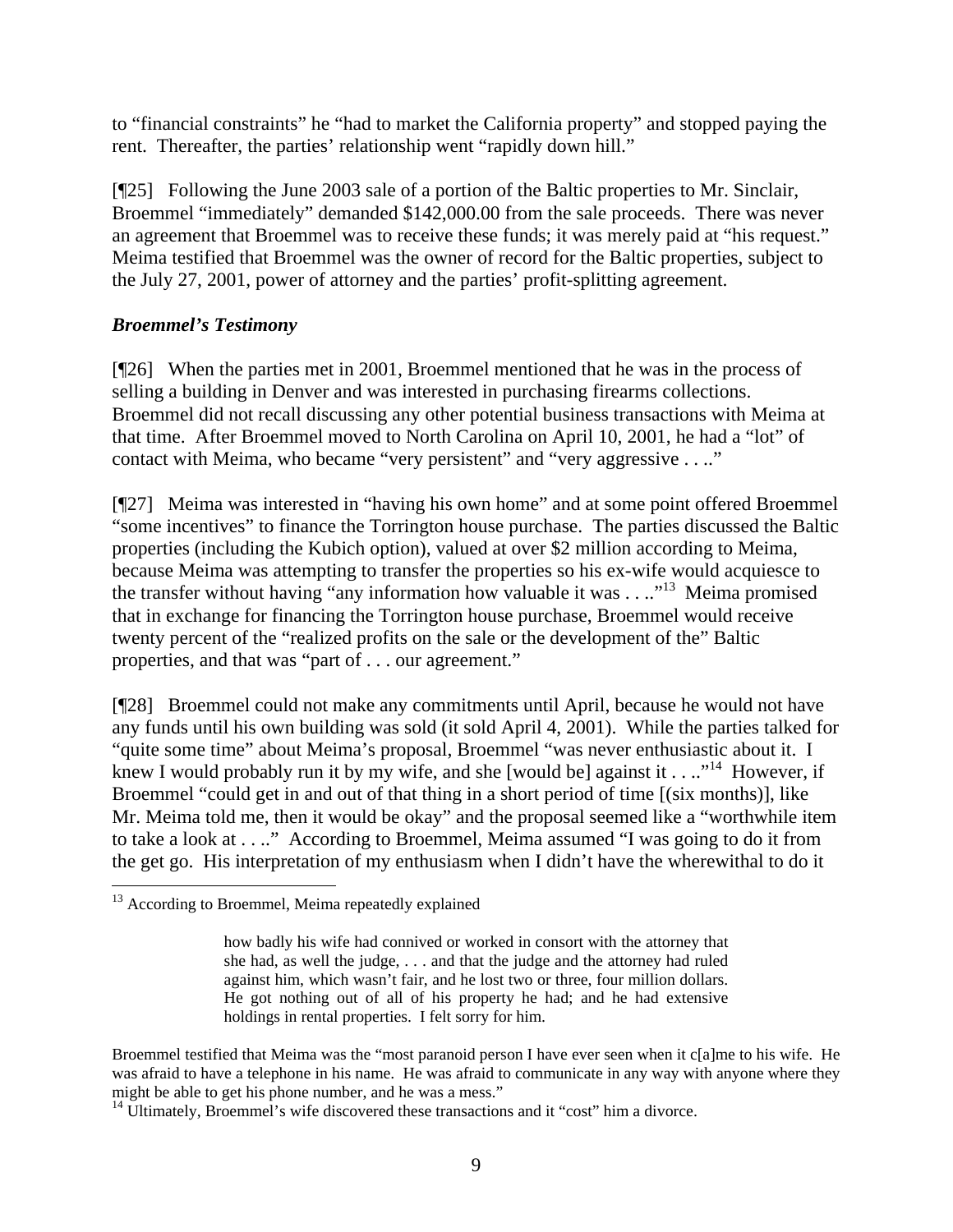was way beyond what the reality was." Nevertheless, Broemmel verbally "made a commitment" to Meima to finance the Torrington house purchase sometime after April 10,  $2001.<sup>15</sup>$ 

[¶29] Broemmel did not recall telling Meima the night before the June 2001 closing on the Torrington house that Broemmel would not proceed with the purchase because his wife would object. Rather, according to Broemmel, Meima "hadn't any document for me or any money commitment or anything. It couldn't have been closing;" Meima "didn't have any financial commitment or firm resources that would allow anyone to close the night before [the closing]." Broemmel similarly did not recall ever threatening to not exercise the Kubich option.

[¶30] Prior to the July 2001 closing on the Torrington house, Broemmel began putting together the agreement he and Meima had "talked about. We had to have an agreement before we entered into this contract." Broemmel testified as follows regarding the July 24, 2001, lease/purchase agreement, the July 25, 2001, promissory note, and the July 25, 2001, addendum to the promissory note:

> Well, it was a summation of all that we had talked about over the previous months on the different conditions for the purchase of the house; and I knew that if I was going to be able to some time in the future justify this to my wife, I would have to make sure that I am very well covered, collaterallywise, or I would risk serious injury to my marriage; so I made sure I reiterated what we had already agreed upon and made sure the collateral was sufficient that I didn't think I had a problem if he would default.

Q [Broemmel's counsel:] Is there anything there that was not agreed to before the document was signed?

A I don't think that we had come to a conclusion yet on the monthly payments that were going to be necessary; and I told him that I had to have this paid back in 6 months, and he said that he could do it; and I said, well, I will charge you \$2,000 a month then for the rent on the place to encourage, make sure I do get this paid back, because I don't want to jeopardize my relationship with my wife.

 $\overline{a}$ 

<sup>&</sup>lt;sup>15</sup> On cross-examination, Broemmel further acknowledged: (a) on April 29, 2001, when Broemmel agreed to submit his financial statement to the Torrington house seller, he understood that there were "significant ramifications for doing so" because Meima was "committing the Kubich option" to Broemmel; (b) Broemmel "at some point" committed to financing the Torrington house purchase, "for which [Broemmel was] going to get 20 percent of the California properties as compensation"; and (c) Broemmel was aware that Meima "had put down an additional \$10,000, so he had a total of \$15,000" in the Torrington house.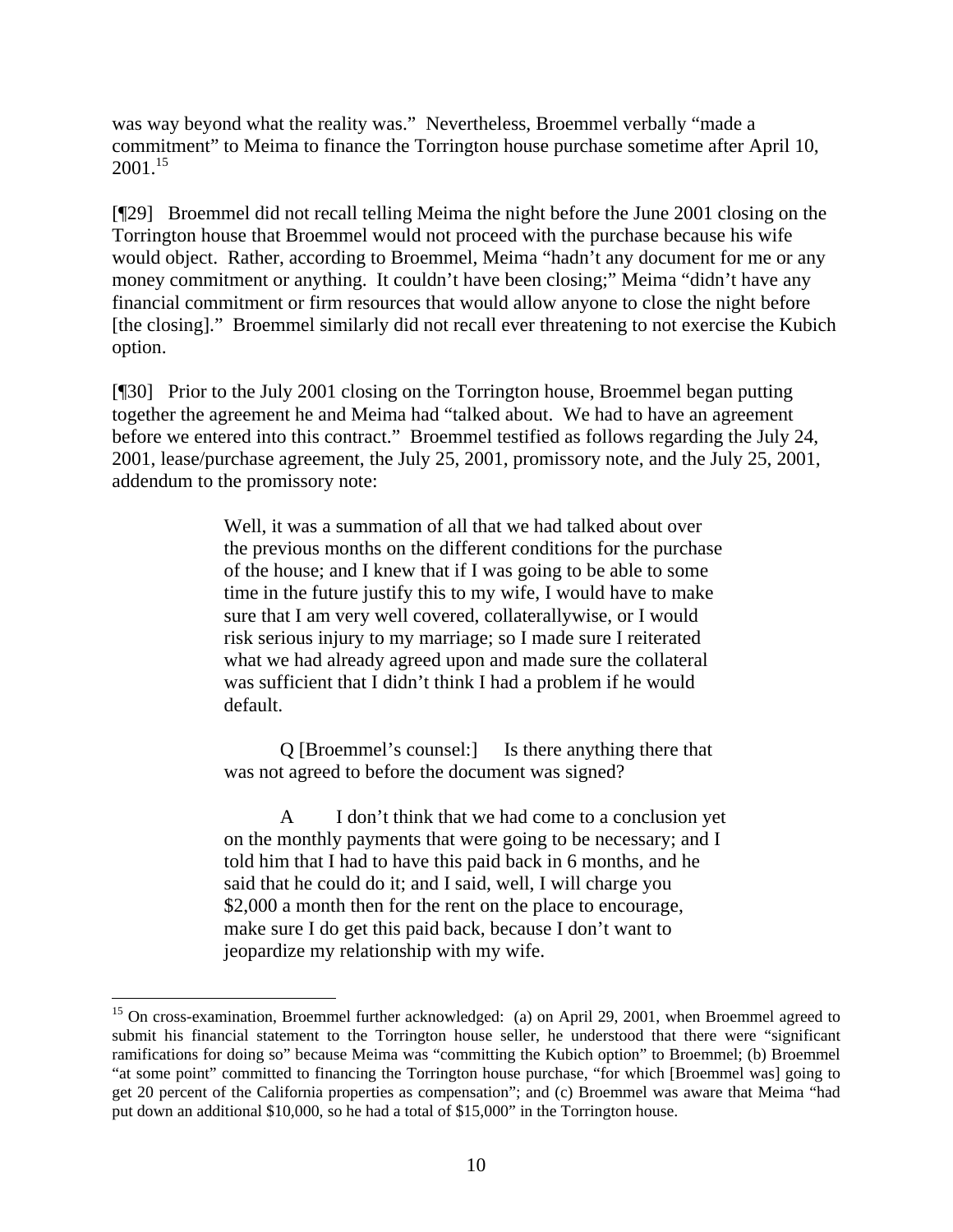He had already agreed to most of the other terms. He did provide additional collateral by saying he had an additional piece of property, the Celina Flat one, and he gave me that information; and as far as the rifles are concerned, the collection, he had a fellow that had it, and he didn't want to lose that collection; so I paid \$16,500 and kept possession of it; and it was stipulated that if he defaults payment for two weeks, I will keep his equity in it; even though I don't know how much more than the \$16,500 it was worth.

Meima never objected to any of the terms of these agreements (which agreements were an "assimilation of what [Meima] said, what we had agreed upon, except, basically, for the rent issue") and Broemmel merely "put things in writing which we agreed upon" ("we were trying to get exactly what we needed before the sale actually took place").<sup>16</sup>

[¶31] Regarding the trust language in particular, Broemmel testified that he did not know anything about trusts and initially wanted to have the Torrington house titled solely in his name. Meima convinced him to "switch[] it" to a trustee; Broemmel would have "complete say over anything that goes on inside the trust; and there is no way that [Broemmel] could get taken advantage of . . .."17 That "sounded logical" to Broemmel and he "went ahead and proceeded."

> [Meima's counsel:] Did you take this property as trustee of Northern Commercial Trust under your own type of trust agreement, a verbal agreement that you had, that you would hold that property in trust for Mr. Meima?

A We did it specifically for this transaction. That's all I can say. I never saw another trust, so I can't say it was for that trust or for whatever trust. We just named that trust for that transaction.

Q And you would be a trustee, correct?

A Yes.

Q And in your written agreements, the ones that . . . we have been looking at, there is a first one and then an

<sup>&</sup>lt;sup>16</sup> According to Broemmel, the rent was included in the agreements "in lieu of interest," as an incentive for Meima to pay off the house purchase quickly; Meima paid rent to Broemmel as an individual, not as a trustee. Broemmel also had never heard of the Celina Flat property before and Meima "volunteered" that property as additional collateral.<br><sup>17</sup> Meima "talked [Broemmel] into doing it; and [Broemmel] didn't know anything about it. [Meima] just said

<sup>[</sup>Broemmel was] totally protected if [he had] a trust."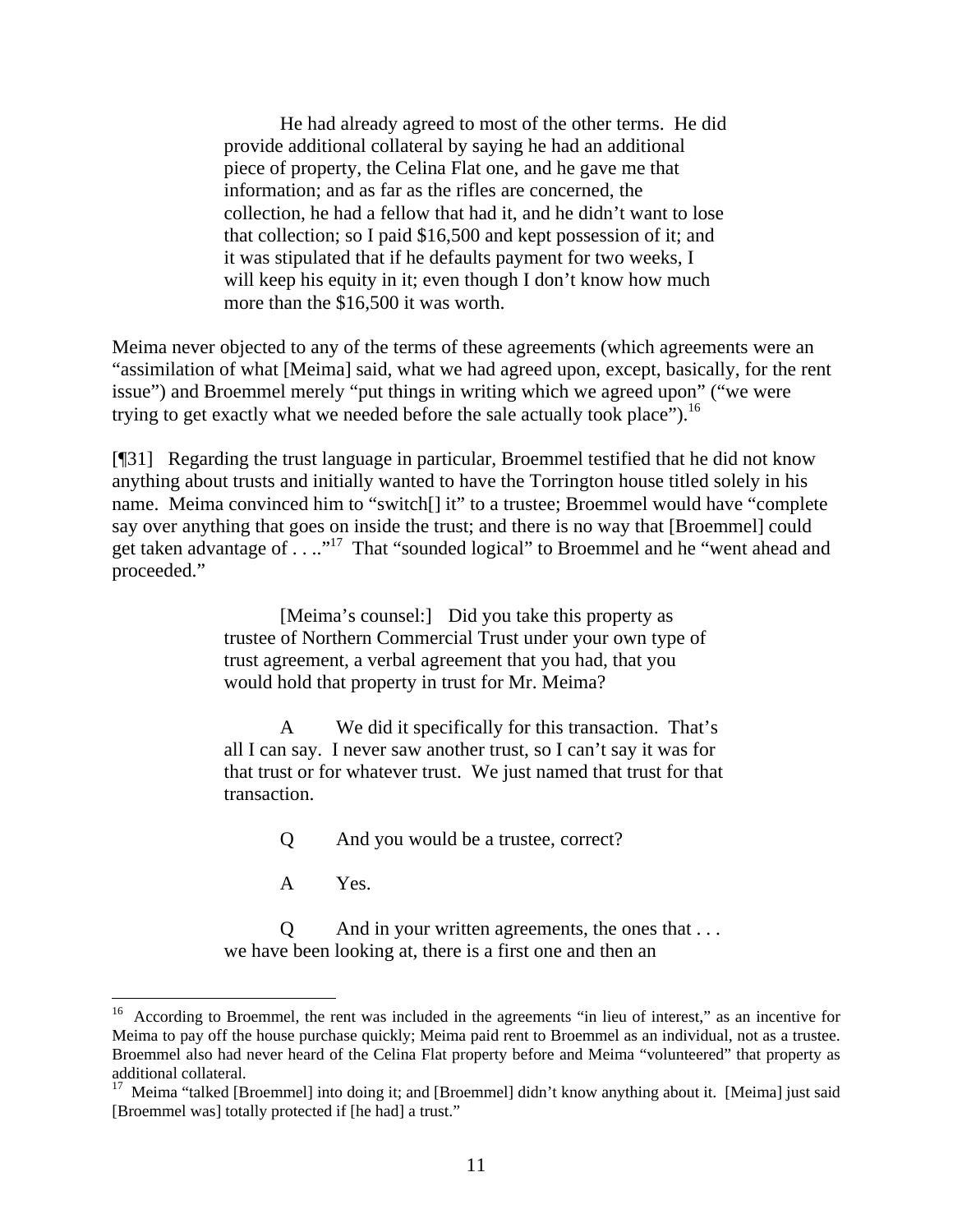addendum, marked Exhibit 14 and 15, you put it in there to hold it for the benefit of Meima, correct?

. . . Q Okay, No. 10. A Yes. Q So you were acting as a trustee in that capacity? A Yes. Q And you and your wife loaned money to the Northern Commercial Trust so the trust could invest in the property?

A I came there to take possession in my own name. I didn't feel comfortable about the trust, no; but when he assured me that everything is in place, then I went ahead and took possession as the trustee.

Broemmel further stated during his testimony that the trust purchased the Torrington property, that Broemmel was "still trustee," that Broemmel lent money to the trust for the Torrington house purchase, and that Broemmel was holding the Torrington house in trust for Meima pending Meima's performance of the lease/purchase agreement.

[¶32] Broemmel also agreed at some point to exercise the Kubich option and it was "always" his understanding that he would be reimbursed for the costs to exercise the option; Meima's testimony to the contrary was "absurd." In order to obtain the money to exercise the option, Broemmel ultimately contributed \$40,000.00, and another individual agreed to contribute \$100,000.00 if Broemmel would pay him \$40,000.00 in interest. Broemmel testified that Meima agreed to this arrangement and to reimburse Broemmel for both the \$140,000.00 to exercise the option, as well as the \$40,000.00 in interest Broemmel paid to the third individual. When a portion of the Baltic properties was sold in 2003, Broemmel received \$142,000.00 (apparently \$2,000.00 in expenses were incurred in exercising the option) and paid  $$140,000.00$  of it to the third individual.<sup>18</sup>

l

<sup>&</sup>lt;sup>18</sup> Meima testified that he did not agree to pay Broemmel this \$40,000.00 in interest; that was only disclosed to Meima after Broemmel had already exercised the option. The district court found that Broemmel "originally agreed to hold and exercise the option without any mention of interest on the purchase price. There was no consideration for any subsequent agreement for \$40,000 of interest. . . . Any interest expense he incurred is outside the parties' agreement and Broemmel's own responsibility."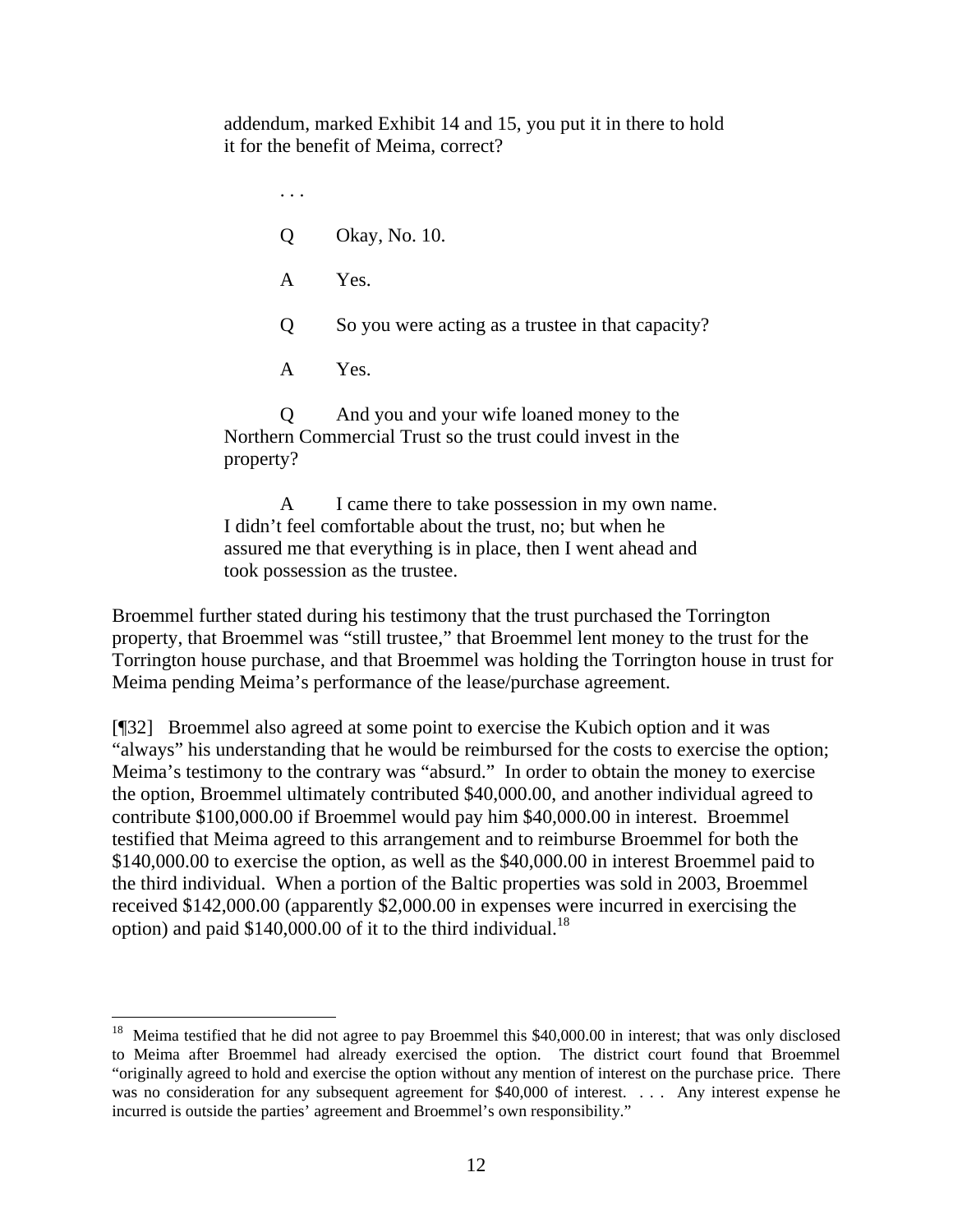[¶33] Broemmel paid the property taxes and insurance on the Torrington house. Broemmel ultimately claimed that he was owed \$185,817.91 for his initial contribution to the Torrington house purchase, \$45,500.00 in rent from April 2002 through October 2003, \$2,762.00 for insurance paid on the Torrington house, \$4,195.73 for taxes paid on the Torrington house, the \$10,000.00 profit for financing the Torrington house purchase, and some other amounts that are not of consequence to this appeal.

## *The Lawsuit and the District Court's Decision*

 $\overline{a}$ 

[¶34] In August 2002, Meima filed a complaint against Broemmel (individually and as trustee of the Northern Commercial Trust Dated July 24, 2001) and Broemmel's wife<sup>19</sup> seeking to quiet title to the Torrington house in Meima. Meima claimed that he was the owner of the house and that Broemmel had no interest in the property based on Meima's (as well as his predecessors') "actual, open, notorious, visible, exclusive and continuous possession of" the property "for a period of ten (10) years immediately preceding the date of the commencement of this action." He further sought such "further relief as to th[e] court appears just and equitable in the premises."

[¶35] In his answer to Meima's complaint, Broemmel claimed an interest in the Torrington house and denied that Meima had an interest in the house. Broemmel counterclaimed against Meima, asserting that: (a) Broemmel, as Trustee of the Northern Commercial Trust dated July 24, 2001, owned the property and that Meima resided on the property as a lessee; (b) that Meima and Broemmel entered into a "type of Promissory Note, Lease Purchase Agreement" (the July 25, 2001, Addendum to Promissory Note); (c) that Meima was delinquent in his rental payments and had not reduced the amount of the promissory note; and (d) that Broemmel was owed \$185,817.91 as well as expenses, including taxes, insurance, assessments, rent, and the \$10,000.00 profit.

[¶36] Meima answered Broemmel's counterclaims, and included additional factual representations and claims against Broemmel seeking a permanent injunction enjoining Broemmel from transferring the Torrington house and Meima's personal property, and declaratory relief based on economic duress, undue influence, and unconscionability regarding the terms of the Lease/Purchase Agreement, Promissory Note, Addendum to Promissory Note and Mortgage. Broemmel then filed a brief answer to Meima's new claims.

[¶37] The district court held a bench trial in October 2003. Meima and Broemmel were the only witnesses who testified during the trial. The district court issued a lengthy, detailed decision letter in April 2004, which letter included the following findings:

(a) The district court aptly noted that this "case presents a good example of why attorneys should be consulted before business agreements are finalized."

<sup>&</sup>lt;sup>19</sup> Broemmel's wife apparently transferred any interest she had in the Torrington house to Broemmel, so the district court found that Broemmel was, "for all practical purposes, the Defendant in this case."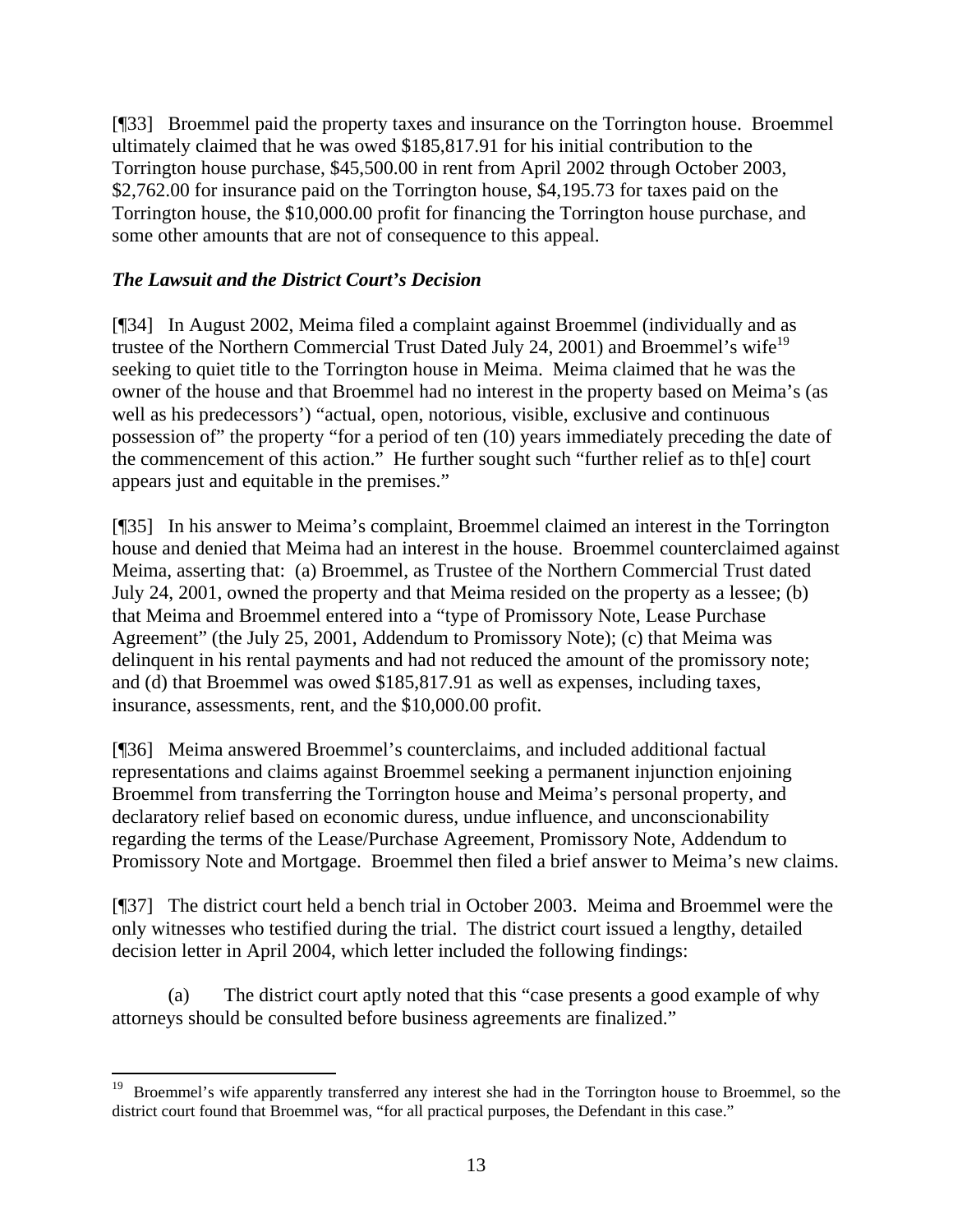(b) The district court deemed "all pleadings amended to conform to the evidence."

(c) Meima "had been in a difficult divorce in California, and wanted to conduct business without his ex-wife being able to track or locate his assets."

(d) Meima and Broemmel verbally initiated two business deals encompassing vague terms and contradictory documents. They ultimately reached two agreements: one for the Torrington house purchase and another for Broemmel's investment in the Baltic properties. The parties "presented disputes" regarding each agreement at trial, requiring the district court to ascertain the terms, and meaning, of each agreement. Each party ultimately "construed those vague terms to their advantage" and "attempted to persuade the Court that the agreements, whether verbal or written, entirely favored each side."

(e) Neither "of the primary parties appeared particularly credible" but Meima's testimony "especially lacked credibility."20

# *(A) The Torrington House Purchase*

[¶38] The district court found that Broemmel agreed to finance Meima's purchase of the Torrington house in late April 2001, "but the parties had not agreed to terms (method, interest, repayment, etc…)" and proceeded to discuss "the terms of the loan" throughout the summer. "In essence, in April, 2001, the parties made an agreement to agree" and did not mutually assent to sufficiently specific terms at that time. By June 11, 2001, the parties had still not "worked out all the conditions" on the house purchase and Meima's testimony that a complete agreement existed before June 11, 2001, and that Broemmel then "backed out at the last minute to extract additional profit," was "not credible or persuasive." Meima "created his financial condition and wanted to hide assets," and Broemmel did not "intend to provide financing until sufficient terms of repayment, interest and collateral were agreed upon;" Broemmel's reluctance was not "wrongful."

[¶39] Instead, the parties agreed to terms sometime after June 11, 2001, and the terms were written into the July 24, 2001, lease/purchase agreement. Meima did not object to any of the contract terms, complied with the terms by paying rent and transferring the rifles to Broemmel, and had assets and failed to explain "why he [did not] utilize those assets to support his purchase" of the Torrington house. Accordingly, Broemmel was not "coercive" and Meima's testimony to the contrary was not persuasive. The district court found that no additional consideration was provided for the July 25, 2001, promissory note, the addendum to that promissory note, or the subsequent mortgage.

[¶40] The district court concluded that Meima paid rent to Broemmel from August 2001 to March 2002, but did not pay rent thereafter, nor did Meima pay the property taxes or the

 $20$  In an order responding to Meima's post-trial objections to the district court's judgment, the district court stated that Meima's trial testimony was "nearly devoid of credibility . . .."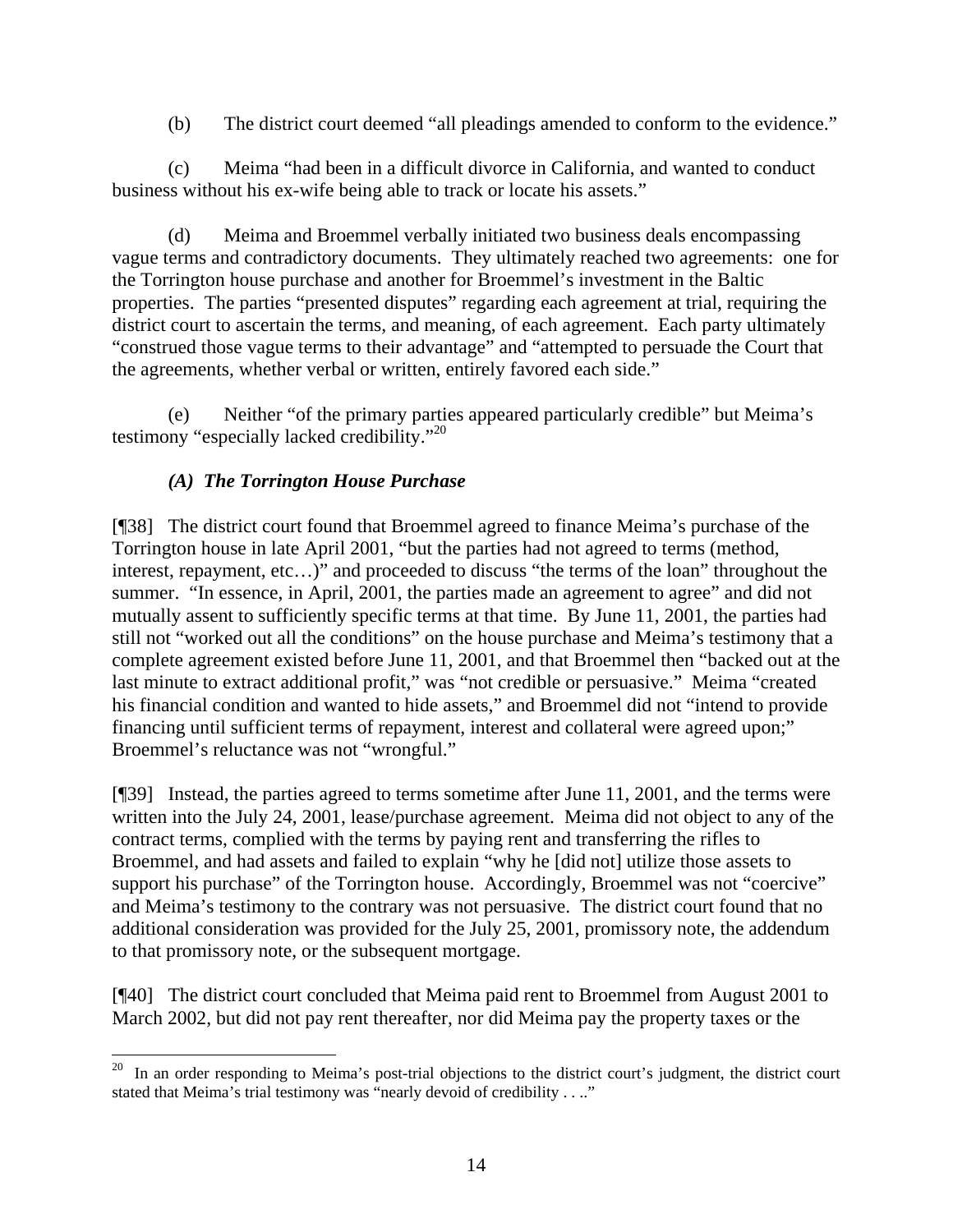insurance for the Torrington house. Due to Meima's default, the district court found that Meima owed \$60,500.00 in rent through April 2004, \$4,195.73 in property taxes, and \$2,762.00 for property insurance, and that Broemmel's \$10,000.00 profit had previously been satisfied from the Baltic properties sale proceeds consistent with the lease/purchase agreement. The district court declared that Broemmel held title to the Torrington house as an individual, issued an order of ejectment, and terminated the lease/purchase agreement.

# *(B) The Baltic Properties*

[¶41] Meima owned and hoped to sell the Baltic properties, which properties had a potential value of \$2.5 million "if properly marketed." Meima initially sold the properties to Mr. Kubich for \$120,000.00, and Mr. Kubich agreed that Meima could repurchase the Baltic properties for \$140,000.00. According to the district court, Meima participated in this transaction to keep the value of the properties, and/or the properties, "away from [Meima's ex-]wife" and Meima was either "unwilling or unable" to obtain financing from a commercial lender to repurchase the property from Mr. Kubich. Meima asked Broemmel to assume, and pay the \$140,000.00 to exercise, the option to repurchase the properties from Mr. Kubich (this served to further hide the properties from Meima's ex-wife and provided Meima the financial backing he "apparently did not have"). Meima and Broemmel planned to sell the properties for a profit, and agreed that Broemmel would "get his \$140,000.00 back and receive 20% of the net profits from the eventual re-sale" of the properties.

[¶42] The district court found that the parties reached an agreement on the Baltic properties sometime prior to May 25, 2001; the Baltic properties agreement was separate from the Torrington house purchase, and Broemmel agreed to participate in the Baltic properties transaction as an "investment."21 The district court concluded that the terms of the parties' agreement on the Baltic properties were as follows: (a) Broemmel would obtain and exercise the Kubich option for \$140,000.00; (b) Broemmel would control the sale of the Baltic properties until he recovered the money he lent Meima to purchase the Torrington house or for two years, whichever time period was longer; and (c) the proceeds from future sales of the Baltic properties would be applied to recover Broemmel's \$140,000.00 (plus costs) and the balance (after expenses) would be divided eighty percent to Meima and twenty percent to Broemmel, with any stock options split "50-50."

[¶43] While the July 24, 2001, lease/purchase agreement contained terms from the parties' Torrington house purchase contract and the parties' Baltic properties agreement, the lease/purchase agreement did not contain all of the parties' terms regarding the Baltic properties. The district court proceeded to construe the following term that did appear in the lease/purchase agreement:

<sup>21</sup> 21 The district court rejected Meima's argument that Broemmel agreed to finance the Torrington house purchase prior to July 2001 solely in exchange for Broemmel's participation in the Baltic properties deal because Broemmel did not agree "to provide a no-interest loan without collateral or a time for payment in return for a potential profit from the Baltic" properties.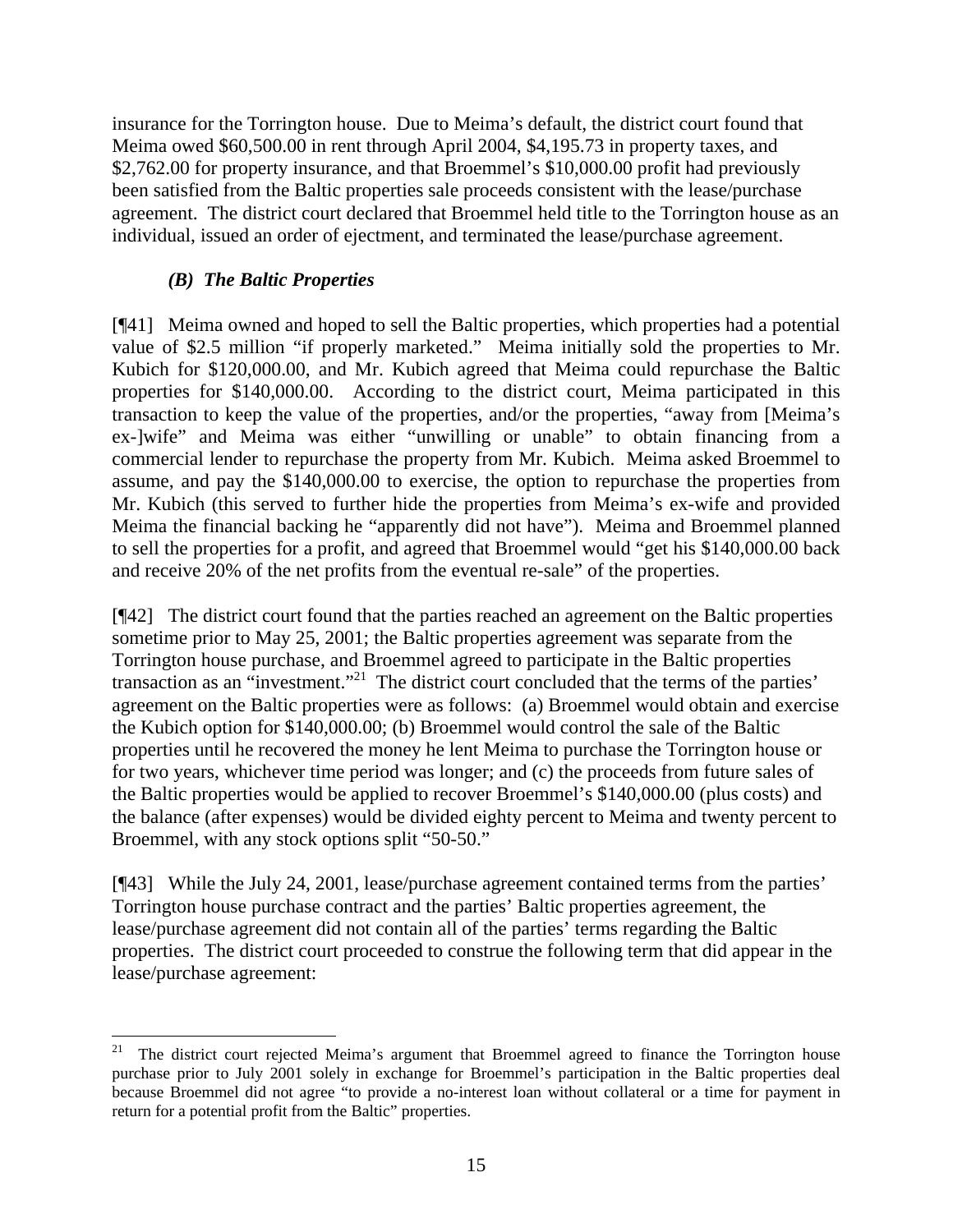"[Meima] further grants Tom Broemmel, as trustee, total control of the Baltic properties to sell or do what[ever] is necessary to recover any losses incurred as a result of the purchase of said property. Broemmel will remain as trustee for 2 years or as long as Broemmel has not been paid off for the purchase of Meima's home."

The district court found that the term "losses" in this provision was ambiguous. According to the district court, the parties anticipated that "losses" would exist before the Baltic properties were sold and that the parties intended that such "losses" include the \$140,000.00 Broemmel paid to exercise the Kubich option. The district court also found that the term "trustee" in this provision was ambiguous because the identities of the trust, settlor, beneficiary, and trust terms remained unclear and the parties did not intend to create a trust with this language. Instead, the parties intended that for the requisite time period, Broemmel would have the sole authority to approve or reject sales of the Baltic properties in order to ensure that he was paid the amount he contributed to the Torrington house purchase and the \$140,000.00 he invested to exercise the Kubich option. The district court concluded that this construction was consistent with the parties' verbal agreement in early 2001.

[¶44] In the fall of 2002, Meima negotiated the sale of a portion of the Baltic properties; the sales price was ultimately \$440,000.00. In order to sell this portion of the properties, Broemmel had to pay \$140,000.00 plus \$2,000.00 in expenses to exercise the option to purchase the properties from Mr. Kubich. The district court found that Broemmel "obtained title" to the properties by exercising the option, but "acknowledge[d] that he only holds the [balance of the properties] subject to the 20%-80% [profit-splitting] agreement." After paying the costs and taxes resulting from the sale, \$381,603.21 of the sales proceeds remained and were distributed as follows: \$187,003.21 to Meima's trial attorney's trust account, \$22,600.00 to Meima's trial attorney, \$30,000.00 to Meima's financial backer, and \$142,000.00 to Broemmel. Broemmel later received \$20,000.00 from the balance retained by Meima's trial attorney's trust account, and Meima similarly received \$15,000.00.<sup>22</sup> The district court found that the proceeds from this sale should have been distributed as follows: \$142,000.00 to Broemmel, \$191,682.56 to Meima (eighty percent), and \$47,920.65 to Broemmel (twenty percent).

#### *STANDARD OF REVIEW*

[¶45] We review a district court's express findings of fact following a bench trial according to the clearly erroneous standard. We do not

> substitute ourselves for the trial court as a finder of facts; instead, we defer to those findings unless they are unsupported by the record or erroneous as a matter of law. *Life Care Centers of America, Inc. v. Dexter*, 2003 WY 38, ¶ 7, 65 P.3d 385, ¶ 7

 $\overline{a}$ 

 $22$  Fifteen dollars for wire transfer fees was also apparently paid from the trust account.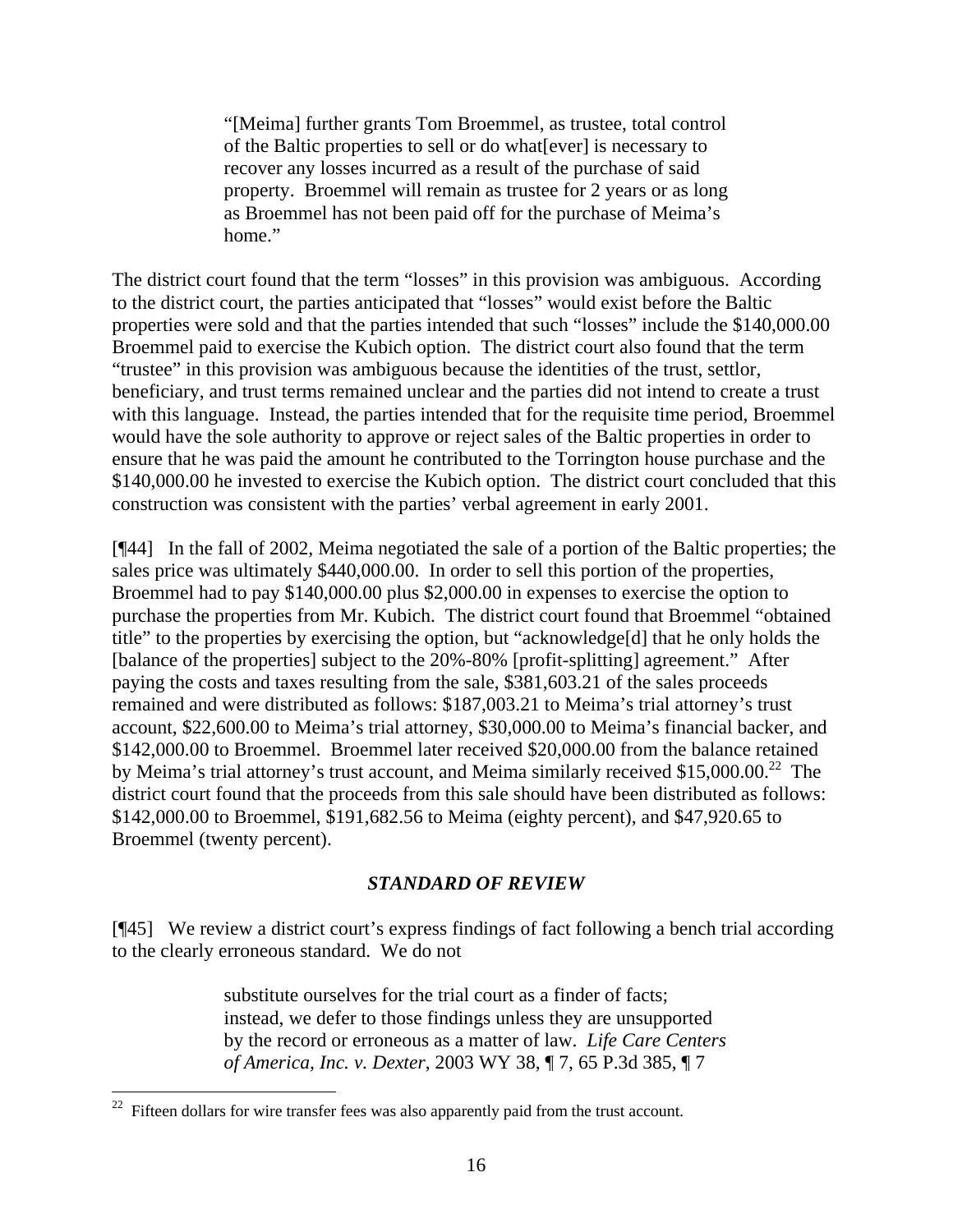(Wyo.2003). We affirm the trial court's findings if there is any evidence to support them. *Id.* We accept the evidence of the prevailing party as true and give that party the benefit of all favorable inferences that can fairly be drawn from the evidence while disregarding conflicting evidence. *Narans v. Paulsen*, 803 P.2d 358, 360 (Wyo.1990). A reviewing court will not set aside the court's findings merely because it might have reached a different result. *Conner v. Board of County Commissioners, Natrona County*, 2002 WY 148, ¶ 23, 54 P.3d 1274, ¶ 23 (Wyo.2002). A finding can be "clearly erroneous" even though there is evidence to support it, if after a review of the entire record, the court "is left with the definite and firm conviction that a mistake has been committed." *Hammons v. Table Mountain Ranches Owners Association, Inc.*, 2003 WY 85, ¶ 12, 72 P.3d 1153, ¶ 12 (Wyo.2003).

*Keever v. Payless Auto Sales, Inc.*, 2003 WY 147, ¶ 7, 79 P.3d 496, 498 (Wyo. 2003). "'Due regard is given to the opportunity of the trial judge to assess the credibility of the witnesses, and our review does not entail weighing disputed evidence.'" *Saulcy Land Co. v. Jones*, 983 P.2d 1200, 1203 (Wyo. 1999) (*quoting Springer v. Blue Cross and Blue Shield of Wyoming*, 944 P.2d 1173, 1175-76 (Wyo. 1997)).

#### *DISCUSSION*

#### *Existence of Express or Constructive Trust*

 $\overline{a}$ 

[¶46] Meima first argues that the district court erred in finding that Meima, as settlor, did not create an express trust in which Broemmel, as trustee, would hold the Torrington house in trust for Meima, the trust's sole beneficiary. He contends that all of the parties' written agreements (including the July 24, 2001, lease/purchase agreement) "refer to Tom Broemmel as trustee and/or underscore the fact that he was to hold the Torrington property 'in trust'" for Meima, and that Broemmel admitted in his pleadings and trial testimony that he was to hold the Torrington house "in trust" for Meima.

[¶47] Meima further asserts that Broemmel breached his fiduciary duties as trustee because: (a) Broemmel forced Meima to agree to the unconscionable terms contained in the July 24, 2001, lease/purchase agreement; (b) Broemmel pledged the Torrington house as collateral for his purchase (as an individual) of pawn shops in Kentucky;<sup>23</sup> and (c) Broemmel mortgaged the Torrington house to himself in 2002. Accordingly, Meima argues that he (as the trust's beneficiary) is entitled to the \$16,000.00 in rent he paid to Broemmel (less the amount

 $^{23}$  Meima testified that at some point, Broemmel said he wanted to "liquidate" the Torrington house in order to buy pawn shops in Kentucky. Broemmel testified that he had pledged his financial interest in the Torrington house as "collateral" to purchase three pawn shops in Kentucky. He granted the creditor an option to purchase the house, but the creditor had "no intention of coming here to exercise it or to take the property."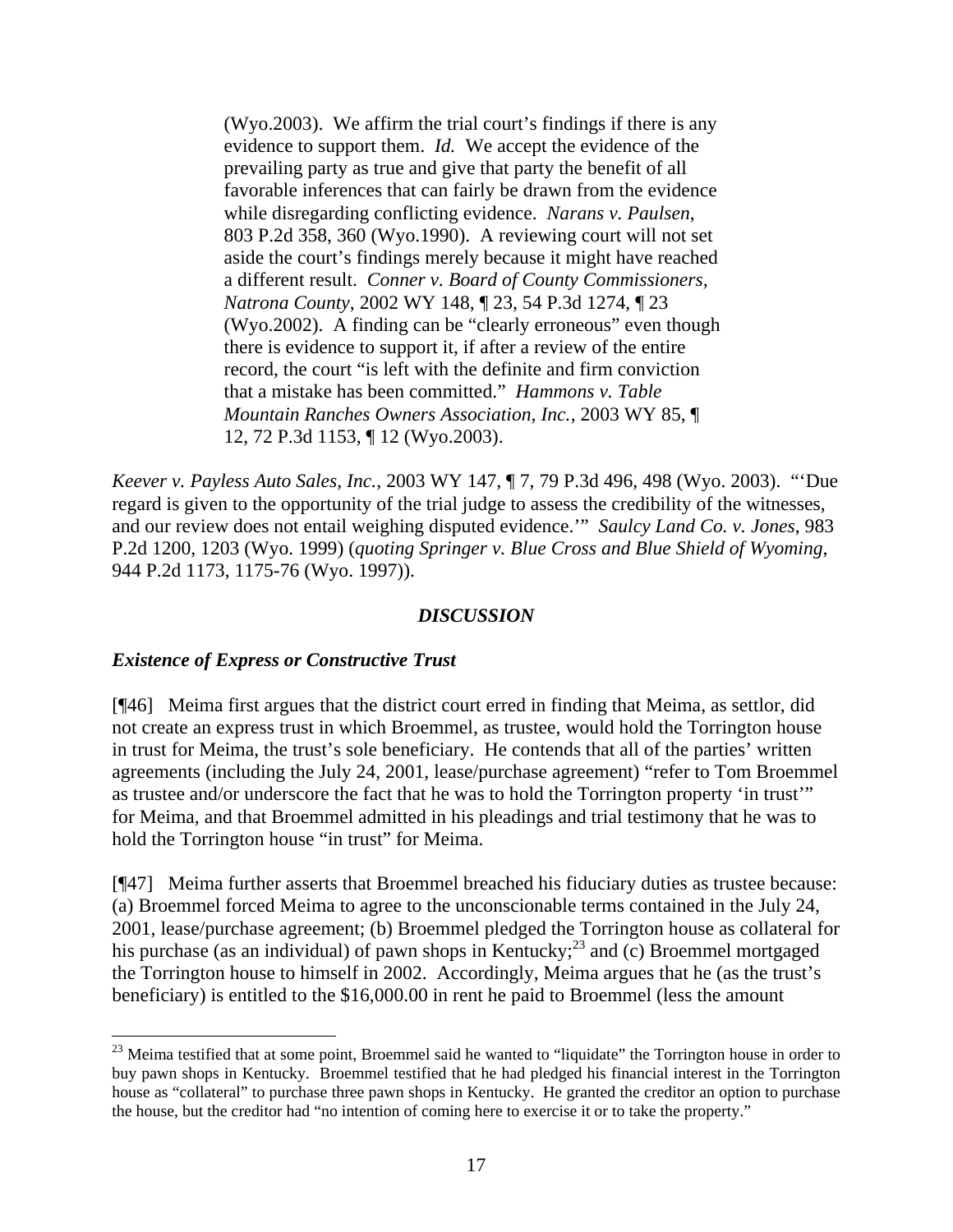Broemmel paid in property taxes and insurance), and that the Torrington house should be conveyed to Meima because the district court ordered that Broemmel be reimbursed for the money Broemmel contributed to the purchase of the Torrington house.

[¶48] Broemmel argues that sufficient evidence supported the district court's decision that an express trust did not exist and that Meima "wants ownership of the home without having to pay anything for it." According to Broemmel, he never intended to "even have a trust;" it was "solely Meima's idea . . .." There was "no intent to create a trust by a settlor," there "was really not even a settlor, unless Broemmel was so designated," and there was no "ascertainable beneficiary, unless it was Broemmel." Broemmel claims that Meima had a right to lease the Torrington house and to purchase the property if he complied with the terms of the lease agreement. If a trust did exist, Broemmel was the settlor and beneficiary; if Meima was the beneficiary, he did not comply with the terms of the trust in order to receive the benefit therefrom.

[¶49] The district court found as follows:

The second sentence of the [July 24, 2001, lease/purchase agreement] states that Broemmel would "hold the property in trust for Meima on a lease/purchase." When Broemmel paid the balance of the purchase price for the house at closing he received a deed listing the grantee as "Thomas Broemmel, Trustee of the Northern Commercial Trust, dated the  $24<sup>th</sup>$  day of July, 2001." The evidence established that there was no trust dated July 24, 2001. Meima had created a revocable trust called the Northern Commercial Trust in March, 1998, but that trust obviously is not related to the transactions in this case. That trust requires the trustee to pay the trust's income to Meima. In 2001, [the] parties obviously intended that all rent be paid to Broemmel. The 1998 trust anticipates that the trustee will continue to act after Meima's death and provides for his children. In 2001, the parties obviously intended for Broemmel to be involved with the house only until he was fully paid. The 1998 Northern Commercial Trust establishes Joseph W. Hartnett, not Broemmel, as trustee.

Although the parties used the term "in trust," the evidence establishes that they did not intend or create what the law recognizes as a trust. Their use of that term, both in the July 24, 2001, document and in the deed obtained on that date, was intended to describe the lease-purchase relationship whereby Broemmel would own the property and transfer it to Meima when Meima fully paid. The Court finds that Broemmel is the owner of the residence, and that it is subject to a lease-purchase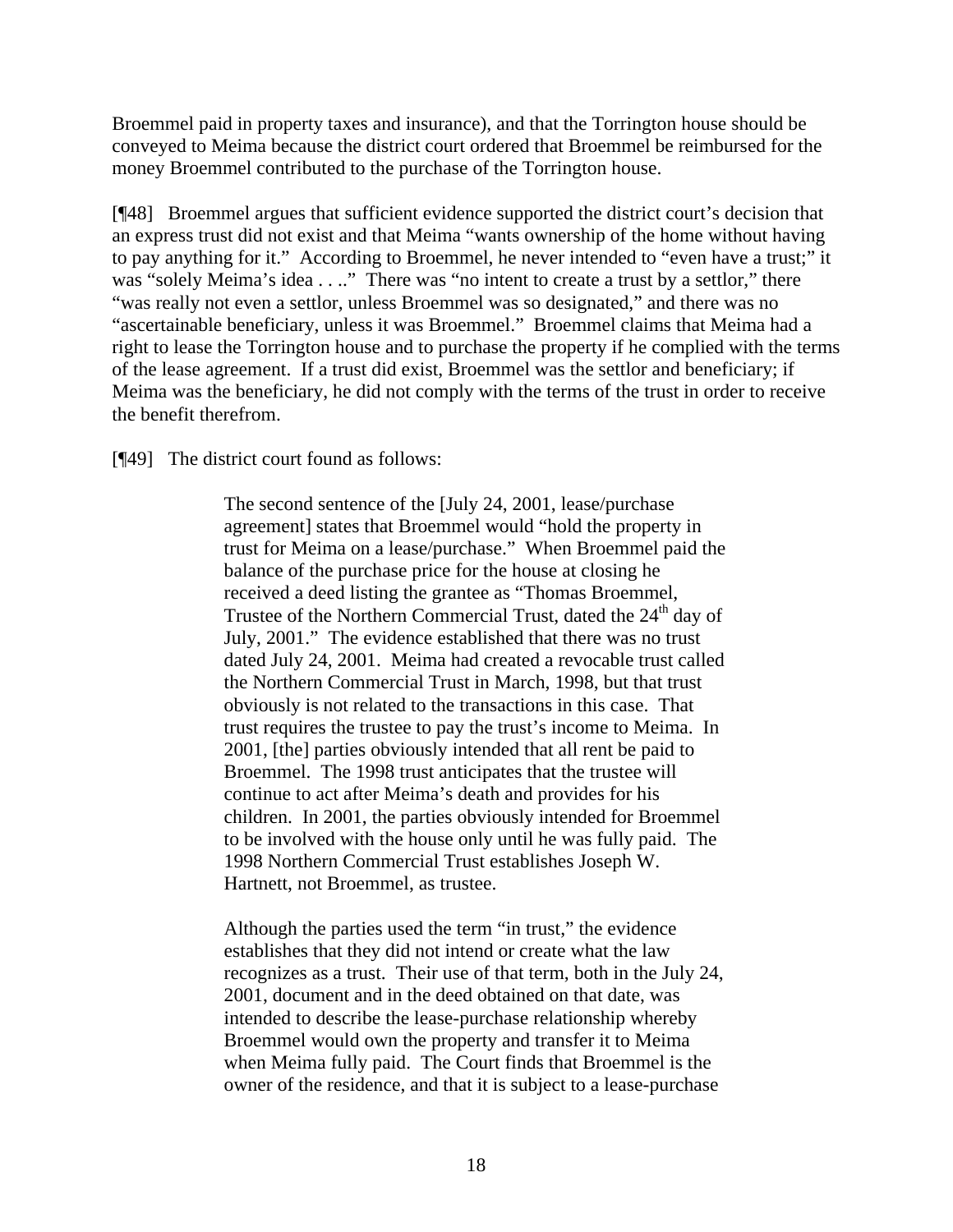for Meima. This conclusion is consistent with Meima's representations to State Farm Insurance in August, 2003.

. . .

The Court finds that the parties intended for Broemmel to own the Torrington residence and to lease it to Meima. Title would be transferred to Meima when he fully paid his obligations.

[¶50] We have previously

determined that "a trust is a fiduciary relationship in which one person is the holder of the title to property subject to an equitable obligation to keep or use the property for the benefit of another." *Scotti's Drive In Restaurants, Inc. v. Mile High-Dart In Corp.*, 526 P.2d 1193, 1196 (Wyo.1974). "The elements of a valid trust include a competent settlor and trustee, intent by the settlor to create a trust, ascertainable trust res, sufficiently ascertainable beneficiary or beneficiaries, a legal purpose, and a legal term." *Hilbert v. Benson*, 917 P.2d 1152, 1157 (Wyo.1996) (citing *McGinnis v. McGinnis*, 391 P.2d 927, 933 (Wyo.1964); *Dallas Dome Wyoming Oil Fields Co. v. Brooder*, 55 Wyo. 109, 127-28, 97 P.2d 311, 318 (1939); *State v. Underwood*, 54 Wyo. 1, 25, 86 P.2d 707, 714 (1939)).

*Jewish Community Ass'n of Casper v. Community First Nat. Bank*, 6 P.3d 1264, 1266 (Wyo. 2000).

[¶51] We are particularly concerned in the instant case with whether the purported settlor exhibited the requisite intent to create a trust. One treatise states the following in that regard:

> No particular form of words or conduct is necessary for the manifestation of intention to create a trust. It is possible to create a trust without using the word "trust" or "trustee." Conversely, the mere fact that these words are used does not necessarily indicate an intention to create a trust. The question in each case is whether the settlor manifested an intention to create the kind of relationship that to lawyers is known as a trust, that is to say, whether the settlor manifested an intention to impose upon himself or upon a transferee of the property equitable duties to deal with the property for the benefit of another person.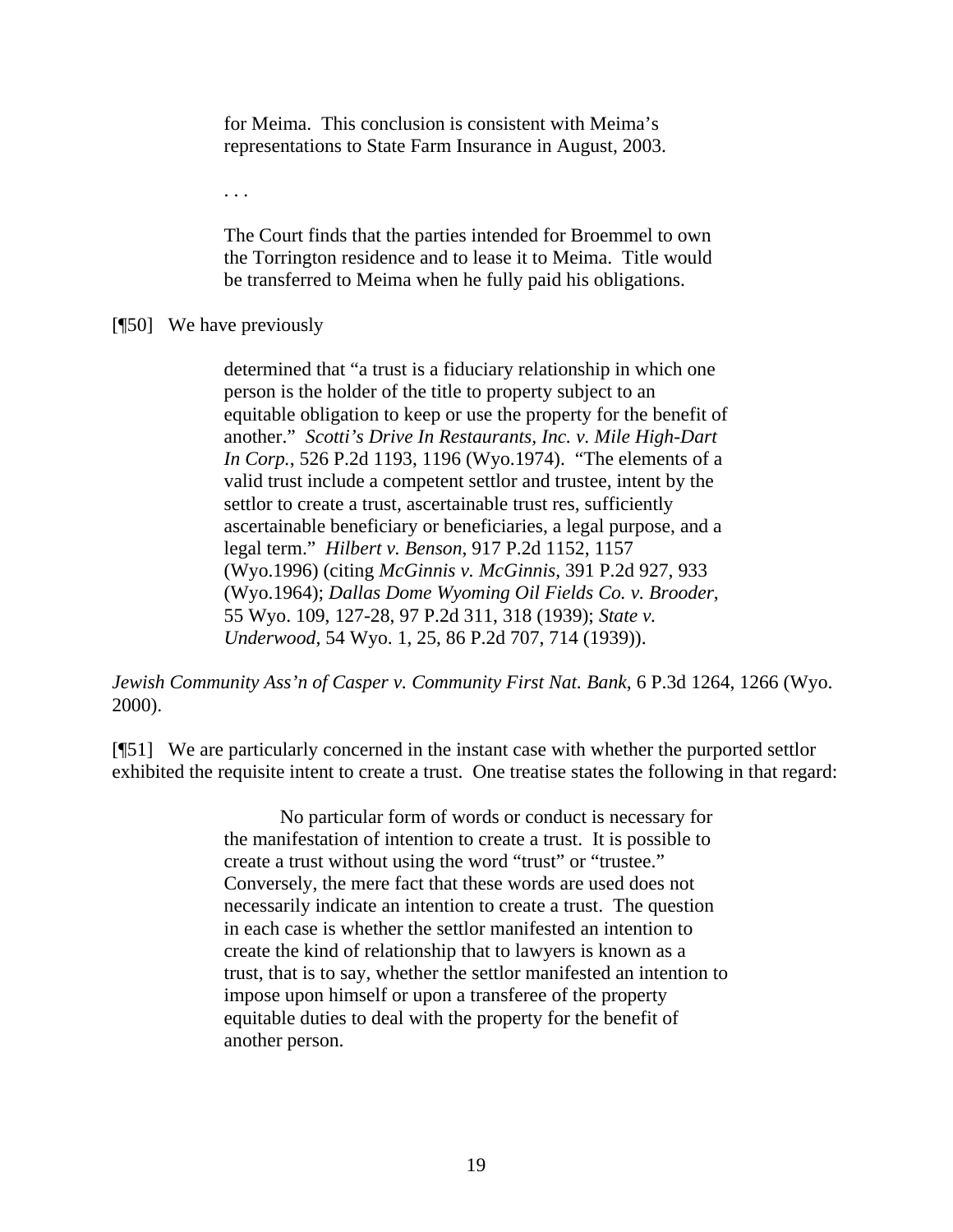I William F. Fratcher, *Scott on Trusts*, § 24 ( $4<sup>th</sup>$  ed. 1987).<sup>24</sup>

[¶52] Generally, the "question whether the parties in their dealings have created a trust is one of fact to be determined largely by ascertaining the intent of the parties. The intent to create the trust must be clear and unequivocal." 76 Am.Jur.2d *Trusts* § 57 (2005) (footnotes omitted). *See generally also, for example, Matter of Estate of Daniels*, 665 P.2d 594, 596-97 (Colo. 1983) and *Matter of Estate of Binder*, 386 N.W.2d 910, 912 (N.D. 1986). Such intent can be inferred

> from the nature of property transactions, the circumstances surrounding the holding of and transfer of property, the particular documents or language employed, and the conduct of the parties. . . . While such an inference is not to come easily— "[c]lear, explicit, definite, unequivocal and unambiguous language or conduct" establishing the intent to create a trust is required . . .—no *particular* language must be used to create a trust or to manifest the necessary intention to create a trust.

 $\overline{a}$ 

<sup>24</sup> *See also* Restatement (Second) of Trusts § 24 cmt. b (1959) and 76 Am.Jur.2d *Trusts* § 58 (2005).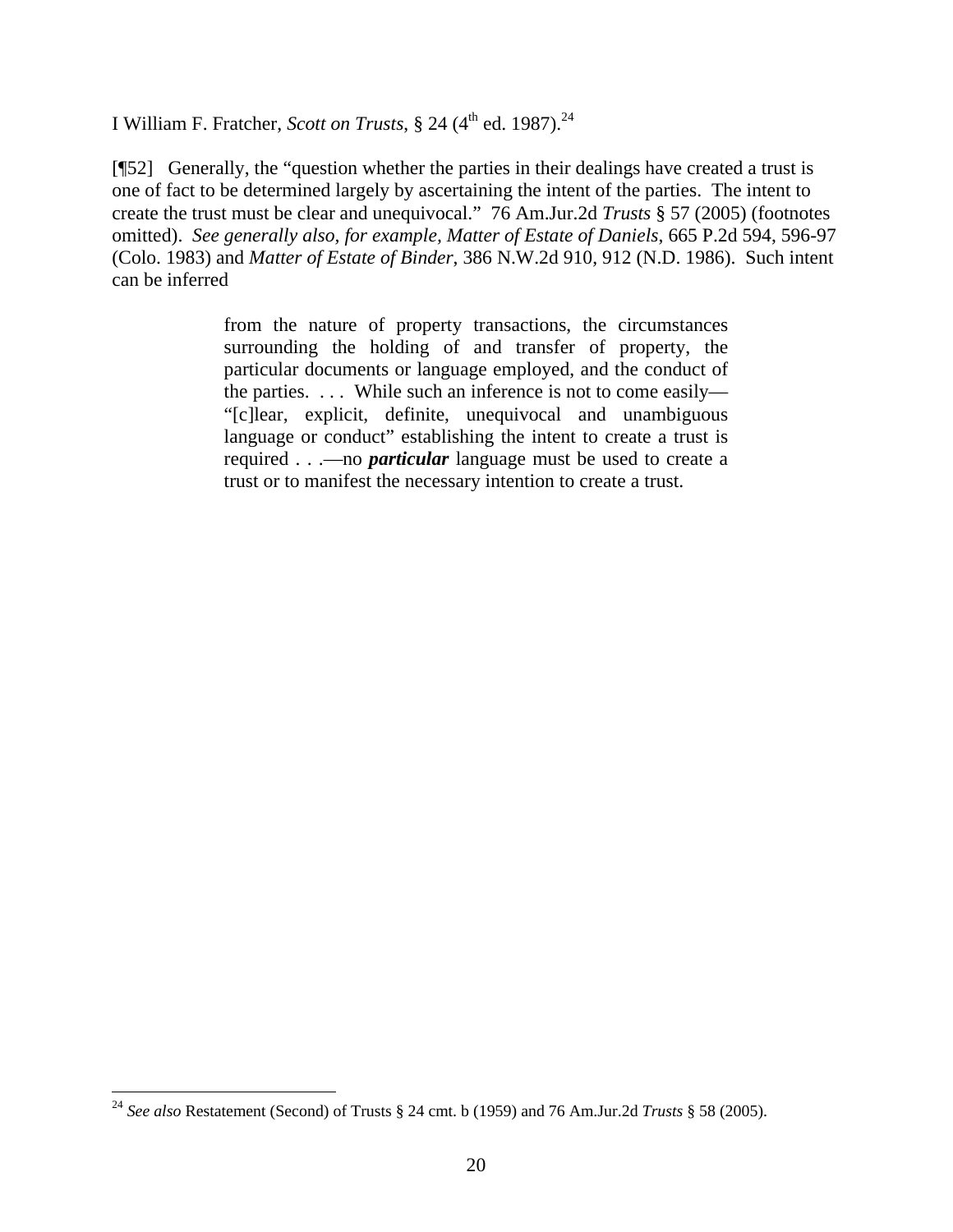*Bishop and Diocese of Colorado v. Mote*, 716 P.2d 85, 100-01 (Colo.), *cert. denied*, 479 U.S. 826 (1986) (emphasis in original). *See also Matter of Estate of Vallery*, 883 P.2d 24, 27 (Colo.App. 1993).<sup>25</sup>

[¶53] This issue arises amidst a myriad of incongruent and inconsistent documents, legal terminology, witness testimony (mostly self-serving and of dubious value due to the district court's credibility findings), and positions advocated by the parties.<sup>26</sup> It appears from our review of the circumstances that different aspects of the language contained in the written documents at issue, and of the conduct relative to the Torrington house purchase, can be relied upon to support opposite conclusions. For example, on the one hand:

(a) In the sales contract between Meima and the Torrington house seller, the Northern Commercial Trust was named as the buyer, the house was to be conveyed to the Northern Commercial Trust, and "Anthony Meima" executed the agreement on behalf of the Northern Commercial Trust (listing an address in Nevada City, CA). One might infer that Meima initially intended his Northern Commercial Trust of 1998 to be involved in this matter, and the parties now apparently agree that the 1998 Northern Commercial Trust is not the trust referred to in later documents.

(b) The July 24, 2001, agreement states that "Broemmel agrees to hold property in trust for Meima," refers to "Meima's home," and to whatever extent it may be relevant, uses "trustee" language in referring to Broemmel and the Baltic properties.

(c) The closing statement for the Torrington house purchase names "Thomas Broemmel, Trustee of the Northern Commercial Trust" as the buyer and was signed by "Thomas Broemmel, Trustee."

 $\overline{a}$ 25 According to 76 Am.Jur.2d *Trusts, supra*, § 59 (footnotes omitted):

Ordinarily an intention to create a trust may be manifested by inference from those things which a trustor has said or done, from the nature of a transaction, or from the circumstances surrounding creation of the purported trust. That is, when the language of the parties fails to clearly indicate their intention to create an express trust, such intention may be ascertained by other objective manifestations of intent, such as the facts and circumstances surrounding the transactions and the relationship of the parties. The intent to create a trust can be inferred from the nature of property transactions, the circumstances surrounding the holding of and transfer of property, the particular documents or language employed, and the conduct of the parties, although the inference of an intent to create a trust must come from clear, explicit, definite, unequivocal, and unambiguous language or conduct.

<sup>&</sup>lt;sup>26</sup> For example, Meima stated in his answer to Broemmel's counterclaims (as well as other pleadings) that despite Meima's objections, Broemmel "insisted he hold title to the property in his name as trustee of [Meima's] revocable trust" and that the Northern Commercial Trust dated July 24, 2001, "has never existed." Broemmel has also at times seemed to acknowledge in pleadings and during his trial testimony that a trust existed and that he was the trustee.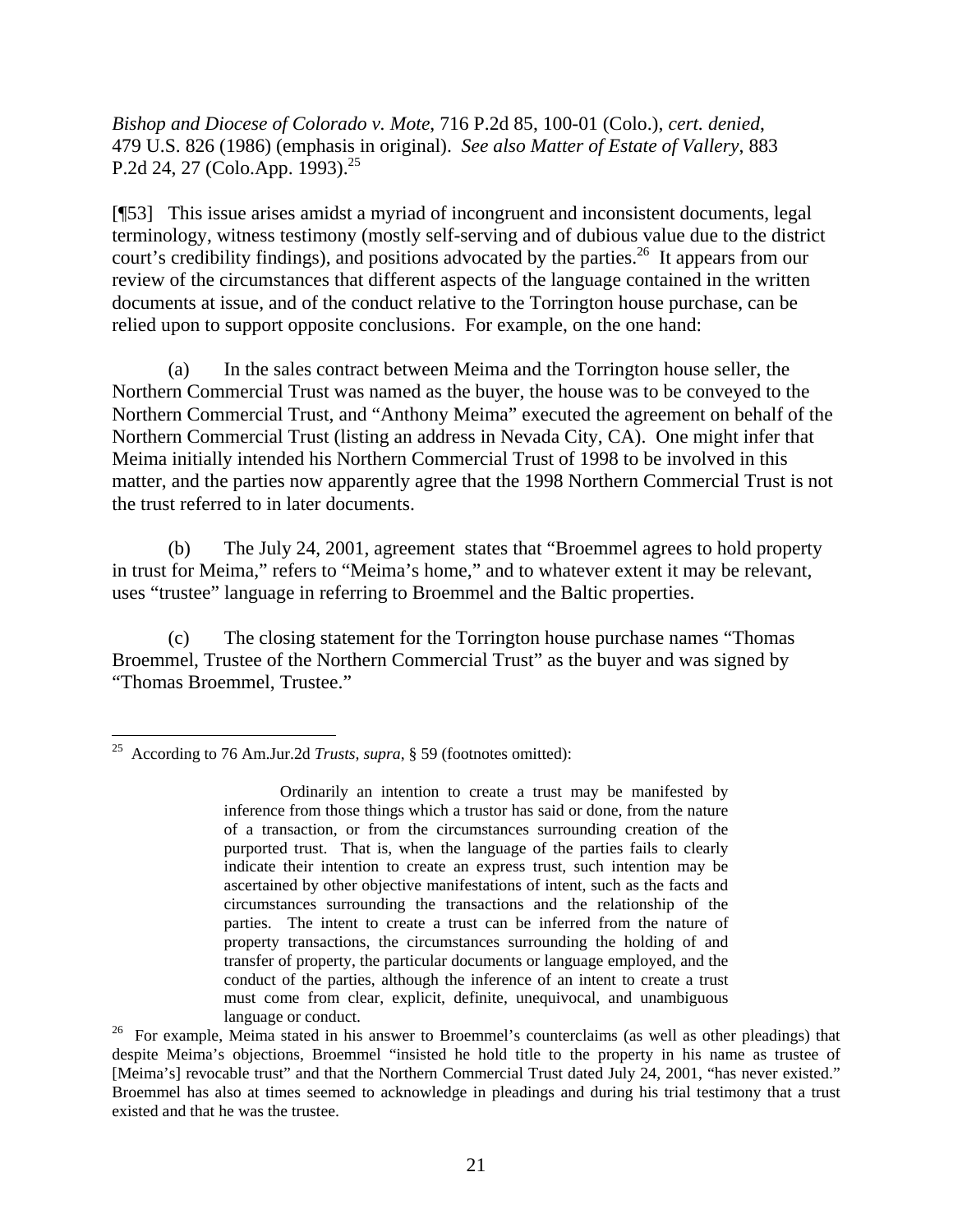(d) The Torrington house was deeded to "THOMAS BROEMMEL, Trustee of the Northern Commercial Trust, dated the  $24<sup>th</sup>$  day of July, 2001."

(e) The July 25, 2001, Promissory Note states that for "value receive[d], to wit: Property held in trust, [the Torrington house,]" Meima promises to pay Broemmel \$185,817.91. The July 25, 2001, addendum further states that "Broemmel agrees to hold property in trust for Meima," that "Broemmel, as trustee of Northern Commercial Trust, has sole authority to sell or convey said property in his own name until he is paid in full the \$185,817.91 and all costs and expenses associated with this acquisition," that the "Northern Commercial Trust is limited to an agreement by Tom Broemmel to hold [the Torrington house] for the benefit of Anthony Meima pending performance of all terms of this preceding lease/purchase agreement by Anthony Meima," and uses "trustee" language in referring to Broemmel and the Baltic properties.

(f) The July 24, 2002, mortgage names the Northern Commercial Trust as mortgagor of the Torrington house and Broemmel and his wife as mortgagees; Thomas C. Broemmel signed the mortgage on behalf of the Northern Commercial Trust.<sup>27</sup>

[¶54] Other circumstances place this language and conduct in an entirely different context, especially given the level of clarity required in order to infer the intent to create a trust. For example:

(a) Meima, individually, apparently contributed the earnest money for the Torrington house purchase.

(b) Broemmel, individually, is named as the buyer of the Kubich option.

(c) The July 24, 2001, agreement (signed by Broemmel as "Owner" and Meima as "Buyer") is titled "Lease/Purchase Agreement," states that Broemmel agrees to hold the Torrington house "in trust for Meima *on a lease/purchase*" (emphasis added), uses the terms "home loan" and "debt" in referring to the Torrington house purchase, requires that Meima pay a monthly "lease payment" and a \$10,000.00 "profit" to Broemmel, requires Meima to pay Broemmel the \$185,817.91 (plus expenses) Broemmel contributed to the Torrington house purchase, requires Meima to pay all property taxes, insurance, costs and expenses, and details the additional "collateral" available to Broemmel in the event of Meima's "default." The agreement also does not appear to delineate any particular duties for Broemmel regarding the Torrington house.

(d) Meima subsequently paid rent for several months and transferred rifles to Broemmel consistent with the terms of the agreement.

 $27$  According to the district court, "Broemmel became concerned that he could not act as the owner under the lease-purchase agreement because he did not appear as the record owner. In an ill-advised attempt to remedy this problem Broemmel executed a mortgage covering the residence in favor of himself . . .."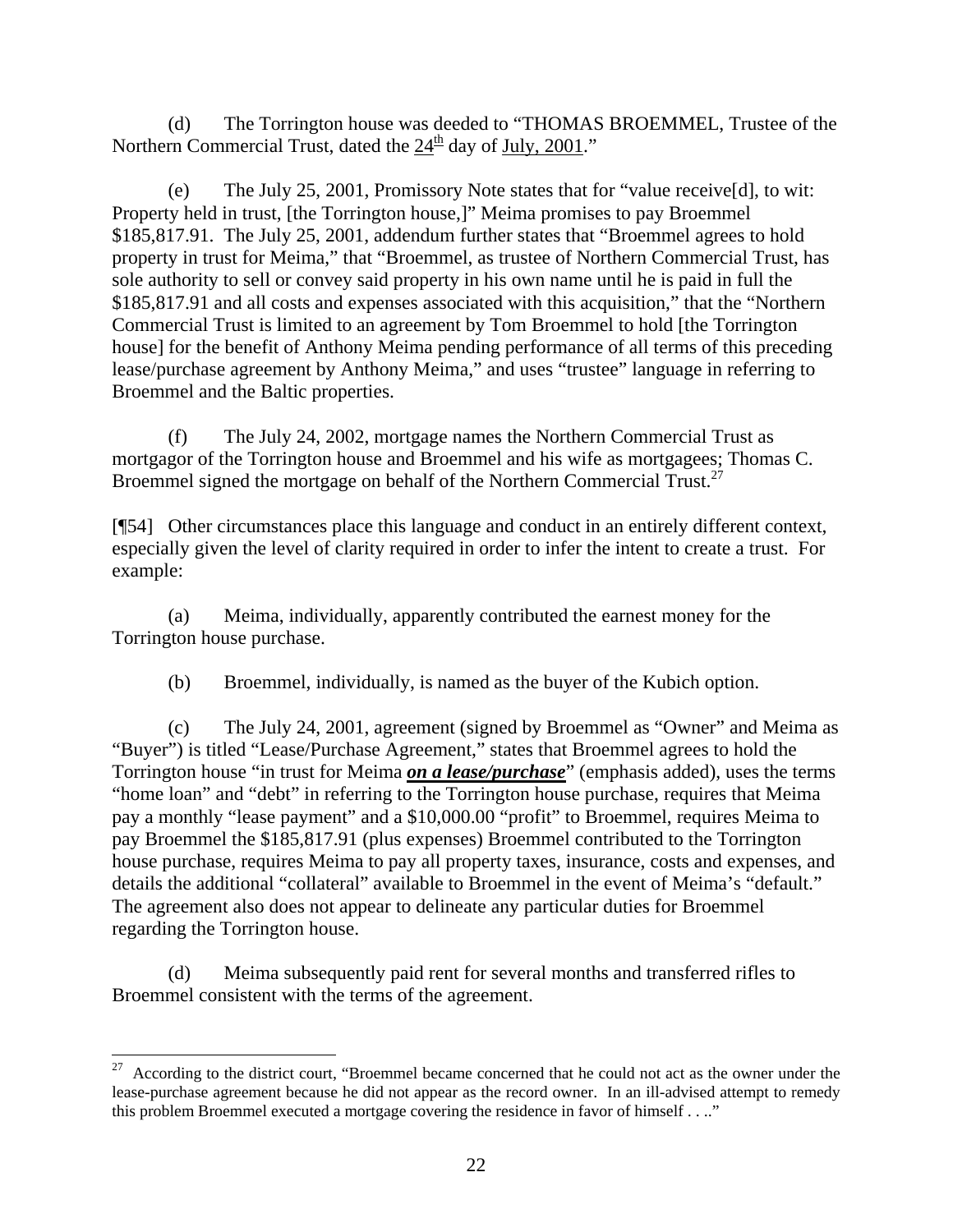(e) The July 25, 2001, "Promissory Note" names Meima (individually) as the "Borrower" and Broemmel and his wife (individually) as the "Lender," states that Meima promises to pay the Lender \$185,817.91, a \$2,000.00 monthly "lease payment" and \$10,000.00 "profit," that upon the occurrence of a "default" event the Borrower's obligations "shall become due immediately, without demand or notice," and requires Broemmel to execute a deed "giving up any and all further interest he may have" in the Torrington house upon his receipt of all moneys due Broemmel. The July 25, 2001, addendum also contains the same language we emphasized in the previous subsection of this opinion.

(f) On July 27, 2001, "Anthony Meima" granted "Thomas C. Broemmel" a "Specific Power of Attorney" in all matters relating to the Torrington house, on behalf of Meima "personally and for [his] trust, Northern Commercial Trust," and further granted Broemmel the authority to sell the property to satisfy the promissory note if Meima defaulted on the note.

(g) Meima declared to the Torrington house insurer that he was "not the owner of" the house.

(h) In a March 2002 receipt to Meima acknowledging that Meima had paid rent through February 2002, Broemmel signed the receipt individually as "Landlord."

[¶55] Considering our appellate standard of review and the particular circumstances of the instant case,<sup>28</sup> we conclude as the Colorado Supreme Court did in *Matter of Estate of Daniels*, 665 P.2d at 596, wherein the court found that when different aspects of the relevant evidence could support opposite conclusions regarding a settlor's intent to create a trust, the "trial court's conclusion, based on this conflicting evidence, that [the settlor] had no intent to create the trust is therefore binding upon us."

[¶56] Meima also argues that we should impose a constructive trust in favor of Meima on both the Torrington house and the Baltic properties. Broemmel contends that we should not consider Meima's argument because this issue was not raised at trial. In response to Broemmel's argument, Meima merely states that it is "clear that the existence of a trust relationship was at issue throughout this case, be it express, oral, constructive or otherwise." We will

> ordinarily entertain only arguments raised in the court below. *Cooper v. Town of Pinedale*, 1 P.3d 1197, 1208 (Wyo.2000). Exceptions to this rule exist if the argument is jurisdictional, or if it is "of such a fundamental nature that it must be considered." *Id.* (citing *WW Enterprises v. City of Cheyenne*, 956 P.2d 353,

 $\overline{a}$ 

<sup>28 &</sup>quot;'[I]n general at least, no trust is created where the transaction is as consistent with another type of transaction as with that of a trust.'" *Dallas Dome Wyoming Oil Fields Co. v. Brooder*, 55 Wyo. 109, 97 P.2d 311, 317-18 (1939) (*quoting* 65 C.J. 280).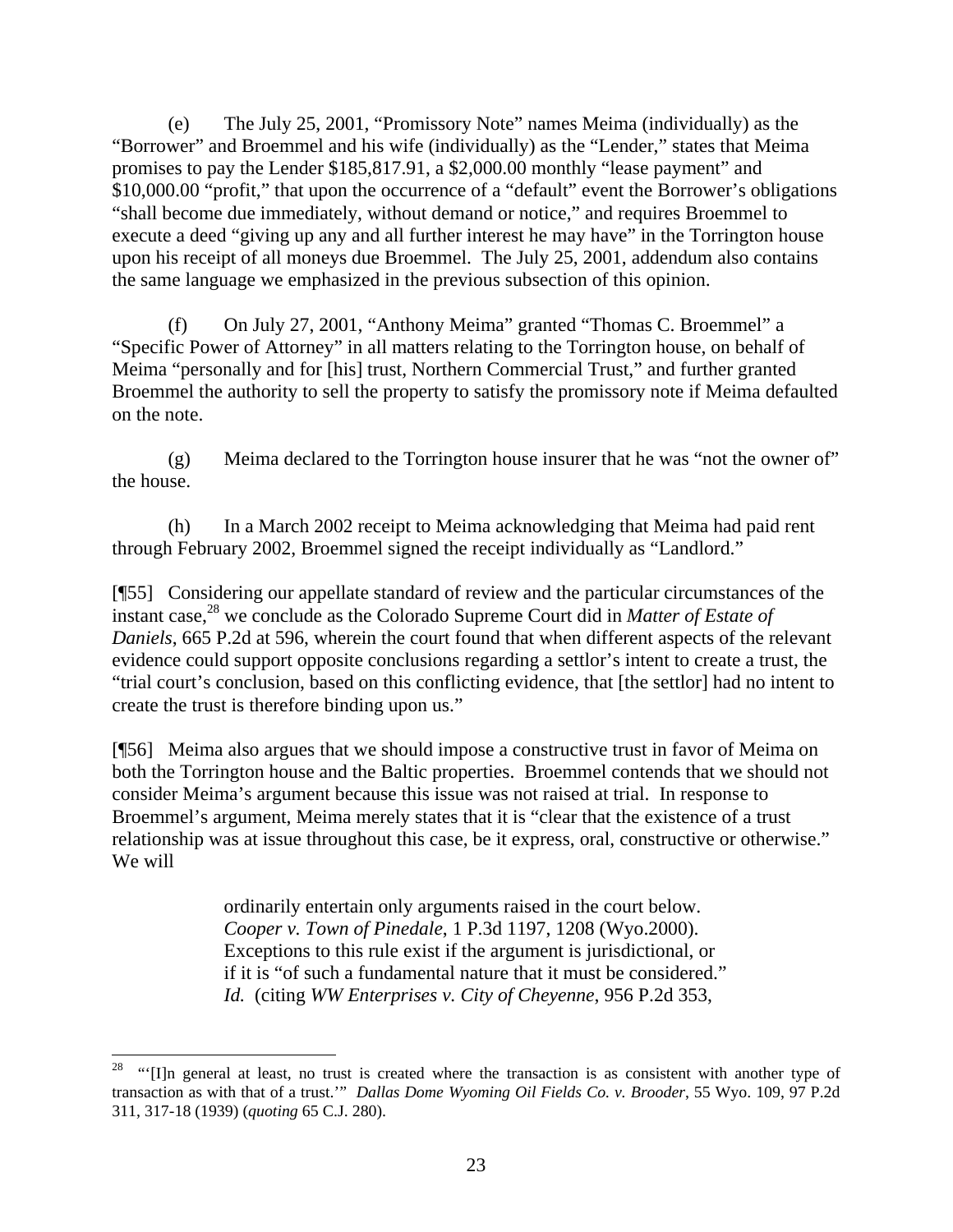356 (Wyo.1998) and *Bredthauer v. TSP*, 864 P.2d 442, 447 (Wyo.1993)).

*Hammons v. Table Mountain Ranches Owners Ass'n, Inc.*, 2003 WY 85, ¶ 17, 72 P.3d 1153, 1156 (Wyo. 2003). We conclude that Meima has not directed us to specific evidence indicating that this issue was sufficiently raised in the district court, and does not argue that the issue meets either of the above-listed exceptions.

# *Existence of Oral Contract Prior to July 24, 2001*

l

[¶57] Meima contends that the district court erred in finding that an oral contact between the parties did not exist prior to July 24, 2001. According to Meima, "the record shows that the parties had a meeting of the minds and intended that an oral contract exist by May 25, 2001," the terms of which oral contract were purportedly as follows:

(a) Broemmel would finance "roughly" \$190,000.00 of the Torrington house purchase for Meima in exchange for twenty percent of the "net profits of any future sales of the California properties[,] valued at over \$2,500,000.00, if said properties were purchased from Mr. Kubich by either" Broemmel or an assignee;

(b) the Torrington house would be purchased by the Northern Commercial Trust and held in trust by Broemmel for Meima's benefit;

(c) the Kubich option would be assigned to Broemmel so that "he could purchase the California properties and hold clear title to them in his name" subject to the agreement to split any net profits; and

(d) Meima would market, develop, and sell the Baltic properties.

Meima concludes that Broemmel subsequently breached this oral contract, and that the July 24, 2001, lease/purchase agreement is void due to a lack of additional consideration.

[¶58] Meima's argument as to the existence, and terms, of such an oral contract is based on his own trial testimony,<sup>29</sup> his particular characterization of the record according to that testimony, and these resulting suppositions:

(a) The record does not contain any evidence that the assignment of the Kubich option to Broemmel in May 2001 was a gift, so "clearly, the conveyance was made in consideration for something." It is "illogical, counter-intuitive, and against the weight of the

<sup>&</sup>lt;sup>29</sup> Meima cites to seven pages of Broemmel's testimony in support of his general statement that "the record shows that the parties had a meeting of the minds and intended that an oral contract exist by May 25, 2001," but does not specifically analyze that testimony. The testimonial excerpts do not reflect the entirety of Broemmel's testimony and any attempt to corroborate Meima's testimony is unavailing because the district court found that Meima's testimony was not credible.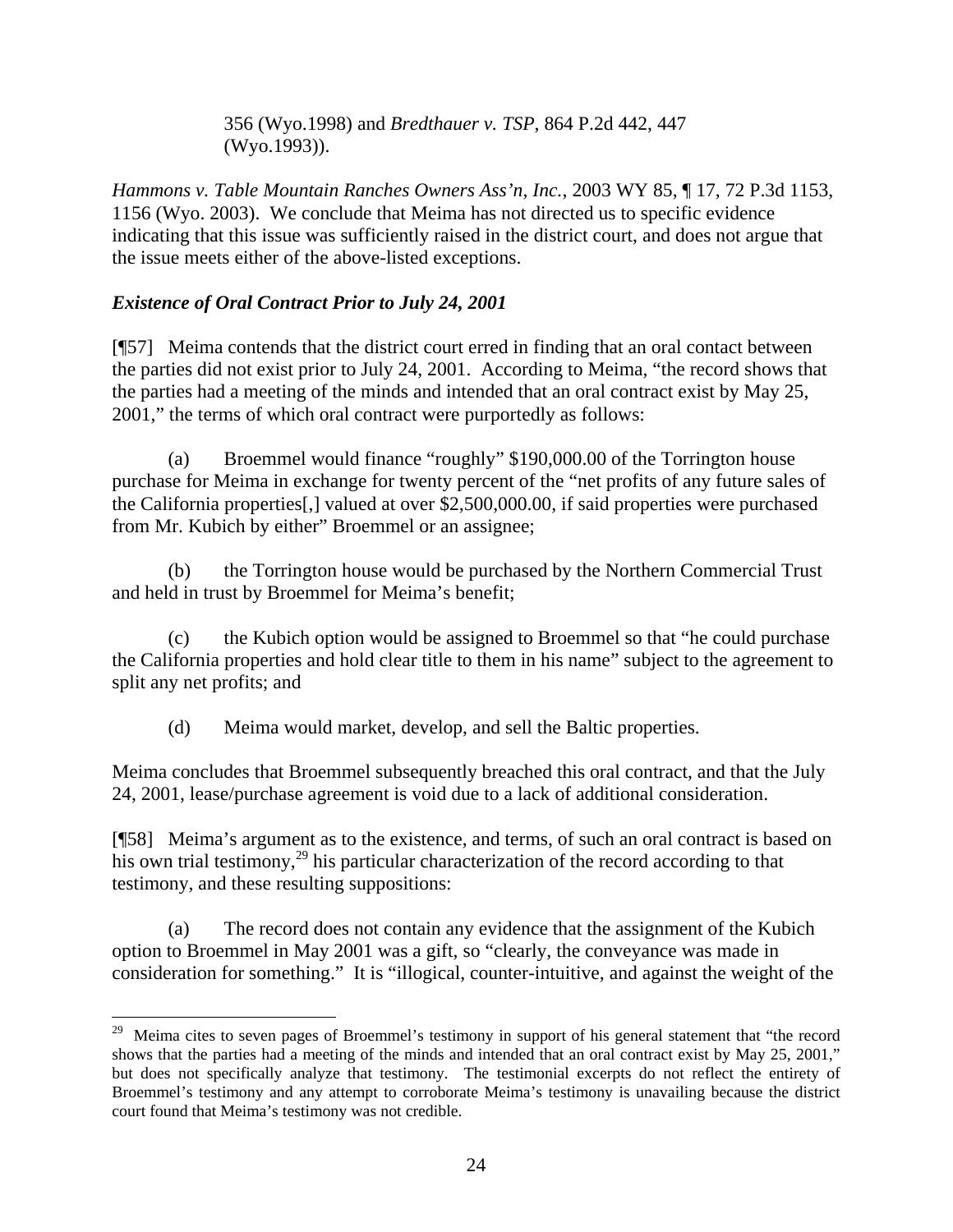entire record for the District Court to assume that Meima would transfer the rights to \$2.5 million worth of real estate to Broemmel without having a contract in place." If there was no contract, Meima "clearly would not have taken the steps necessary to secure a real estate purchase option allowing" Broemmel to purchase the Baltic properties for only \$140,000.00.

(b) The parties "must have" agreed they would share in the development and sale of the Baltic properties, or why would Broemmel execute the April 29, 2001, addendum to the Torrington house purchase contract that removed all of the financing contingencies? The parties "must have" agreed to contract terms prior to that time, or why would Broemmel agree to provide a copy of his financing statement to the seller of the Torrington house in April 2001?

"Whether an oral contract exists is a question of fact to be determined by the trier of fact." *Fowler v. Fowler*, 933 P.2d 502, 504 (Wyo. 1997). The premise of Meima's argument on this issue presumes that his trial testimony was credible. The district court found that Meima's trial testimony "especially lacked credibility." Issues of "credibility and the weight to be given to testimony are matters to be resolved by the trier of fact" and we "may not substitute our judgment for that of a trial court with respect to issues concerning credibility." *Wallop v. Wallop*, 2004 WY 46, ¶ 10, 88 P.3d 1022, 1025 (Wyo. 2004). *See also Keever*, 2003 WY 147, ¶ 14, 79 P.3d at 500. Accordingly, we need not consider this issue further.

# *Validity of July 24, 2001, Lease/Purchase Agreement*

[¶59] Meima asserts that the district court erred in rejecting his claims that the parties' July 24, 2001, lease/purchase agreement was invalid due to a lack of consideration, economic duress, undue influence, or unconscionability of terms. On appeal, however, Meima's arguments are similarly based on his trial testimony and his particular view of the record according to that testimony. For example:

(a) In a single paragraph, Meima argues that because the parties had a valid oral agreement in April or May of 2001, the July 24, 2001, lease/purchase agreement was void due to a lack of consideration for additional terms that, "[a]ccording to Mr. Meima's testimony," the parties had not previously discussed;

(b) In asserting that the July 24, 2001, lease/purchase agreement was void due to economic duress or undue influence, Meima: (1) reiterates his prior contention that the parties had a valid oral agreement prior to the lease/purchase agreement; (2) references "evidence" that he claims "overwhelmingly supports [Meima's] testimony" that Broemmel "had, in fact, controlled most of [Meima's] assets as of July 24, 2001;" (3) argues that the evidence "suggests" Broemmel "would have backed out of the second closing" if Meima did not agree to the terms contained in the July 24, 2001, lease/purchase agreement; and (4) concludes that Broemmel "forced" the lease/purchase agreement on Meima because he demanded such additional terms "only after [he] obtained complete control over nearly all of [Meima's] assets," and Meima "involuntarily accepted the terms" because he had no "other meaningful choice" or alternative; and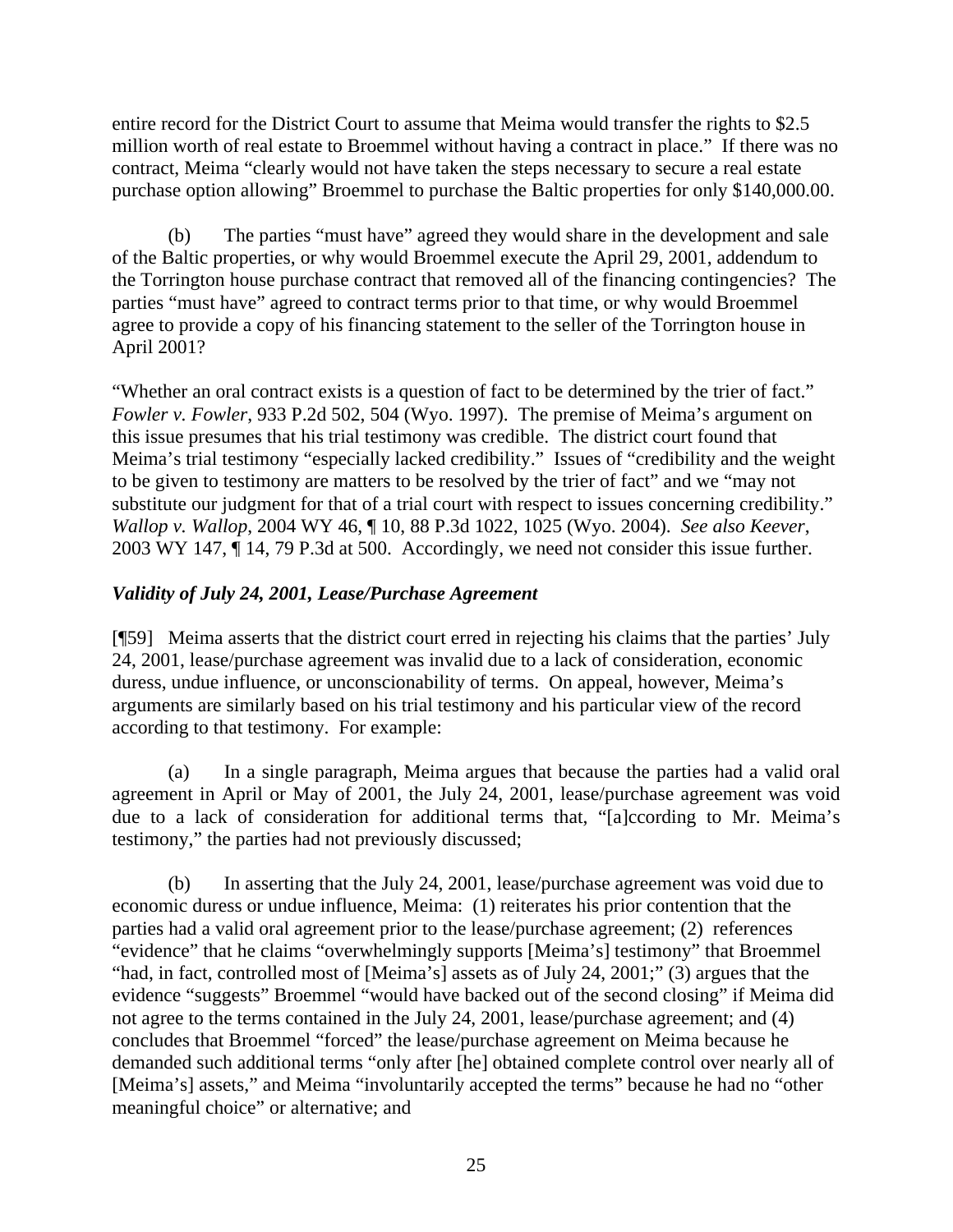(c) In arguing that the lease/purchase agreement was void due to unconscionable terms, Meima references his prior arguments on economic duress/undue influence and merely states that Broemmel therefore deprived Meima of "a meaningful choice about whether or not to enter an inequitable agreement" with no "opportunity for meaningful negotiations regarding the terms of the agreement."

We need not address these issues because the applicable standard of review precludes us from substituting our judgment for that of the district court regarding the credibility of Meima's trial testimony, and from reweighing disputed evidence.

### *The District Court's Jurisdiction*

 $\overline{a}$ 

[¶60] Meima contends that despite the fact that the issues concerning the Baltic properties were "primarily separate and unrelated" to the instant quiet title action regarding the Torrington house, and that the district court did not "have all of the evidence on the issue[s]" because "neither party intended to argue the terms of the California property agreement, except to the extent it pertained to the Torrington property," the district court nevertheless "chose to create and construe agreements between [the parties] pertaining to" the Baltic properties. He asserts that since the Baltic properties are situate in California, the district court lacked subject matter jurisdiction to affect the title to, and the disposition of, such properties by virtue of its judgment in the instant case. According to Meima, we should therefore void that portion of the district court's judgment.

[¶61] We first note that the nature and extent of the parties' agreement on the Baltic properties, in terms of the personal rights and obligations of each party to the other, was clearly at issue in the instant case.<sup>30</sup> Some of the terms of the parties' agreement on the Baltic properties appear in several exhibits attached to the parties' pretrial pleadings, which pleadings also contain a myriad of facts, claims and defenses (seemingly both legal and equitable in nature). At trial, Meima testified extensively about the Baltic properties, including: (a) his personal history with the properties; (b) his dealings with Broemmel, Mr. Kubich, Meima's ex-wife, Calais Resources, a financial backer, and Mr. Sinclair (who bought a portion of the properties in 2003), regarding the properties; (c) the 2003 sale of a portion of the properties and the manner in which the proceeds were, and should be, distributed between Meima and Broemmel; and (d) that he was seeking, in terms of what he wanted the district court "to do," an "order on a fair disbursal of the remaining" 2003 sale proceeds. Broemmel similarly testified as to: (a) his dealings with Meima and Calais Resources on the Baltic properties; (b) Meima's dealings with his ex-wife relative to the properties; and (c) the terms of, and circumstances surrounding, his exercise of the Kubich option.

In arguing that the Baltic properties were "primarily separate and unrelated" to the instant case, Meima makes no attempt to analyze, and does not cite to any pertinent legal authority addressing, the district court's subject matter jurisdiction *vis a vis* the particular claims asserted, or the relief sought, by the parties.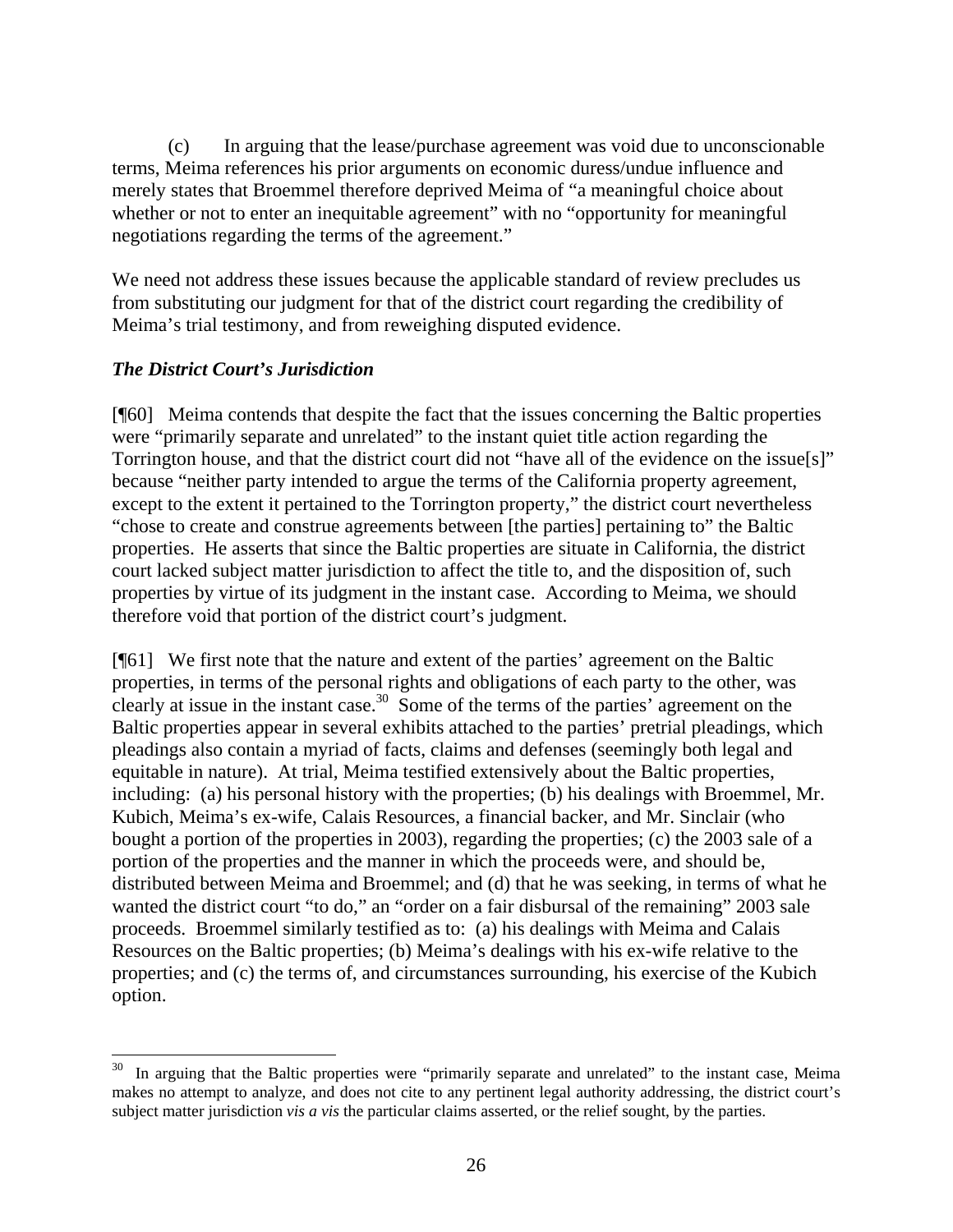[¶62] Meima's attorney also introduced into evidence several trial exhibits that: (a) either contained contractual terms relative to the Baltic properties or detailed conduct that each party claims supports his view of the agreements at issue; (b) included the closing statements from the 2003 sale of a portion of the Baltic properties indicating how the sale proceeds were distributed; and (c) included Meima's trial attorney's trust account records detailing additional disbursements of the 2003 sale proceeds and the balance in the trust account that the district court needed to allocate between the parties. In Meima's closing arguments, he conveyed his view of the terms of the parties' agreement on the Baltic properties, and specifically asked the district court to disburse the proceeds from the 2003 sale of a portion of the Baltic properties according to his particular view of the parties' agreement. Broemmel similarly argued for his version of the parties' agreement and asked the district court to disburse the 2003 sale proceeds accordingly.

[¶63] The district court noted in its findings that the "parties presented disputes regarding [the Torrington house purchase agreement and the Baltic properties agreement], and a decision in this case requires the Court to ascertain the meaning of these contracts," and also stated the following in response to Meima's post-trial objections to the district court's judgment:

> [Meima] claims that the parties' agreement about California property (the Baltic property) was not at issue in this case. The Court found all pleadings should be amended to conform to the evidence. The evidence and the argument of counsel clearly put the interpretation of the parties' relationship on the Baltic property, and allocation of proceeds from the Baltic property, at issue. [Meima] specifically asked the Court to order distribution of proceeds from sale of some of the Baltic property. The Court had to interpret the parties' agreement about the Baltic property to accurately order a distribution of the proceeds.

[¶64] The only legal issue analyzed by Meima (and which is supported by citation to pertinent legal authority) is whether the district court's judgment directly affected the title to real property located in another state. "We distinguish between a judgment directed at the property itself and one directed against the owner of the property." *Breitenstine v. Breitenstine*, 2003 WY 16, ¶ 26, 62 P.3d 587, 594 (Wyo. 2003). We have stated that we

> think the issue settled, at least since *Fall v. Eastin*, 215 U.S. 1, 30 S.Ct. 3, 54 L.Ed. 65, 23 L.R.A.,N.S., 924 (1909), that the court of one state has no power to directly affect title to land located wholly within the borders of another. Decrees and judgments purporting to this effect are void, and to the extent the decree before us purports to so do it must fail. However, we consider it equally well established that a court of equity having authority to act upon the person may indirectly act upon real estate located in another state, through the instrumentality of its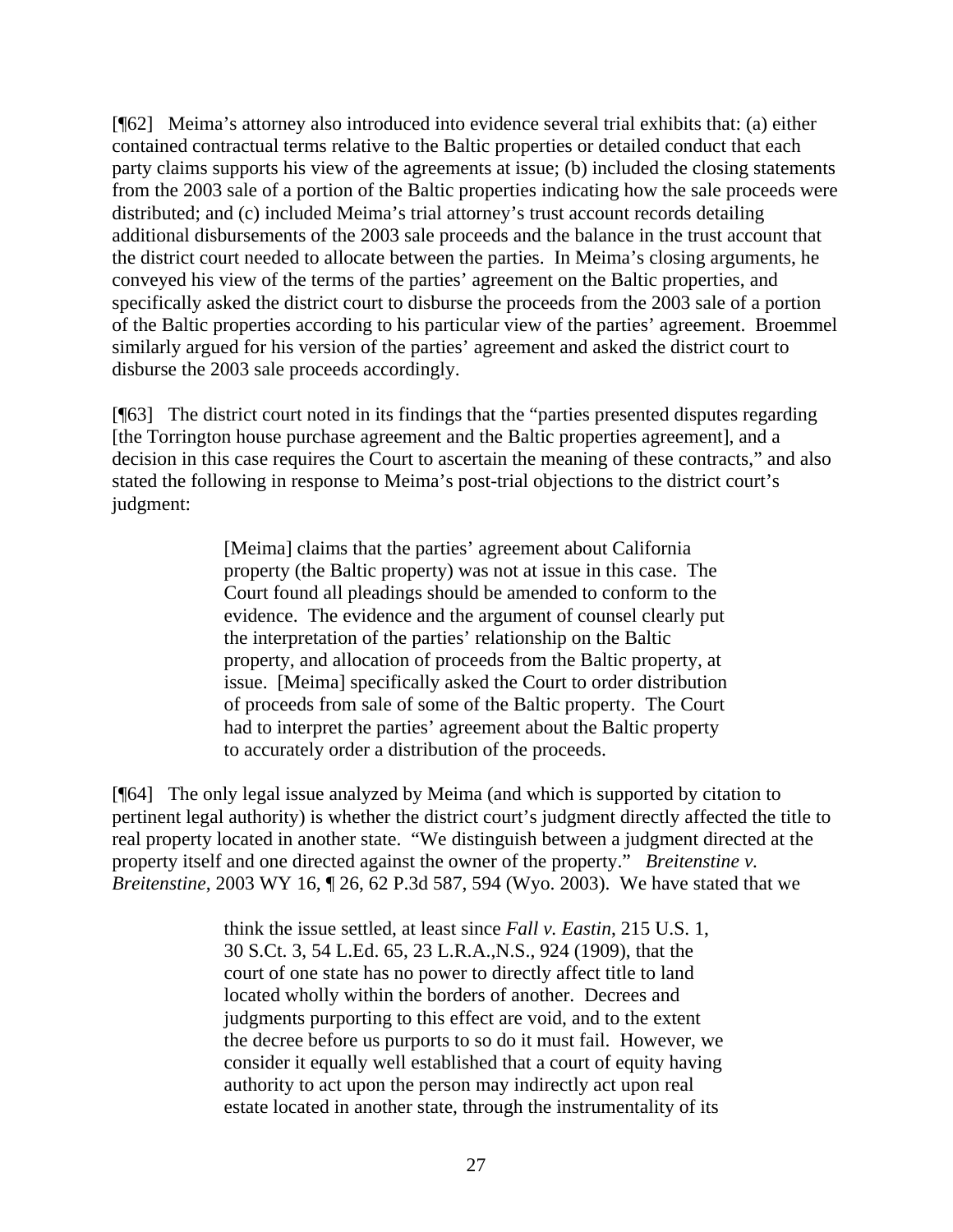equity power over the person. *Fall v. Eastin*, supra; *Rozan v. Rozan*, 49 Cal.2d 322, 317 P.2d 11 (1957), reh. denied; *Weesner v. Weesner*, 168 Neb. 346, 95 N.W.2d 682 (1959); *McElreath v. McElreath*, 162 Tex. 190, 345 S.W.2d 722, reh. denied, (1961); 34 A.L.R.3d 962.

*Kane v. Kane*, 577 P.2d 172, 175-76 (Wyo. 1978).

[¶65] While no appellate issue has been raised as to the res judicata or collateral estoppel effect of the judgment in the instant case, we find that the following general statement is also relevant to our discussion of this issue:

> Even in actions not limited to an attempt, at the situs of real property, to compel a party to execute a conveyance of the property in compliance with an order by a court in another state directing him to convey such property, it has been held in a number of cases that where a court has jurisdiction over the parties to an action which is within its jurisdiction—such as an action involving divorce, fraud, partnership, trusts, breach of contract, or cancellation of instruments—the court has the power fully to adjudicate the parties' respective rights involved in the action, and under such circumstances a decree dealing with out-of-state real property, though incapable of operating directly on such property as an in rem decree, is entitled to res judicata or collateral estoppel effect as an in personam determination of the parties' personal rights or equities with respect to such property.

Sheldon R. Shapiro, Annotation, *Res Judicata or Collateral Estoppel Effect, In State Where Real Property Is Located, of Foreign Decree Dealing With Such Property*, 32 A.L.R.3d 1330, 1341 (1970 and Supp. 2005). *See generally also, for example, Allis v. Allis*, 378 F.2d 721 (5th Cir.), *cert. denied*, 389 U.S. 953 (1967); *Andre v. Morrow*, 106 Idaho 455, 680 P.2d 1355, 1361 (1984); *Lyle Cashion Co. v. McKendrick*, 227 Miss. 894, 87 So.2d 289 (1956); *Small v. Carey*, 269 Or. 35, 522 P.2d 1202 (1974); and *Silver Surprize, Inc. v. Sunshine Mining Co.*, 74 Wash.2d 519, 445 P.2d 334, 338-39 (1968).

[¶66] It is undisputed that the district court had personal jurisdiction over both parties in the instant case, and neither party alleges on appeal that the district court lacked such jurisdiction. The district court established, and construed, the terms of the parties' agreement concerning the Baltic properties based on the evidence presented at trial. It then entered a judgment based on its findings (as previously set forth herein), in which judgment it ordered Meima to pay Broemmel \$27,920.65 for Broemmel's remaining share of the profit from the 2003 sale of a portion of the Baltic properties (the balance of the proceeds after Broemmel had been reimbursed \$142,000.00 for exercising the Kubich option and disbursed an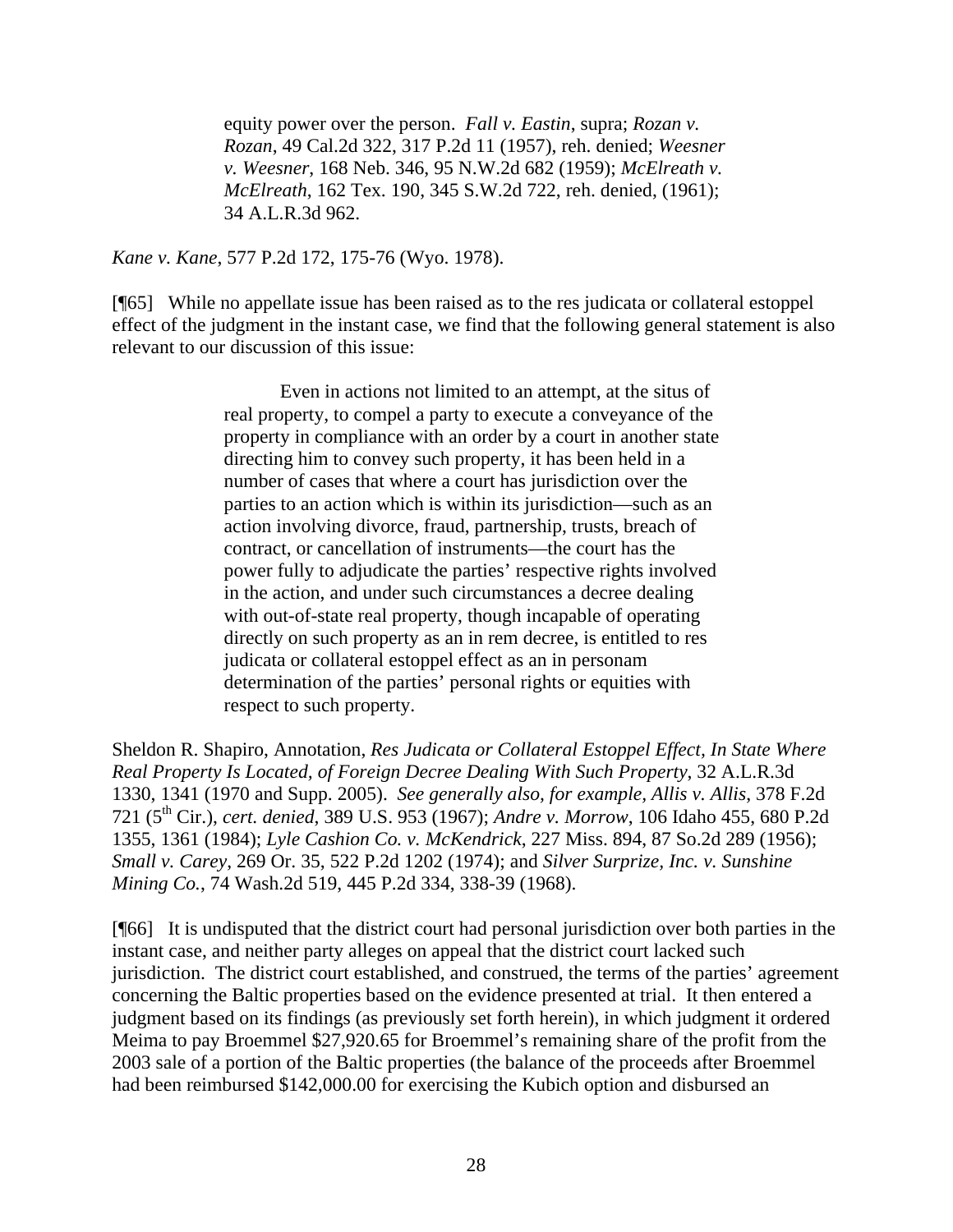additional \$20,000.00), and that any "profits received from the remaining unsold Baltic properties . . . should be divided" eighty percent to Meima and twenty percent to Broemmel.

[¶67] We conclude that the district court's judgment did not directly affect the title to the Baltic properties. Indeed, the title to the Baltic properties was not the subject matter of the instant case. The parties essentially agreed that Broemmel (by virtue of his having previously exercised the Kubich option) held title to the Baltic properties subject to the terms of whatever enforceable agreements the parties had executed. The district court's findings and judgment instead focused on determining the personal rights and obligations of each party to the other, such as the relationship of the Baltic properties agreement to the Torrington house purchase and the nature and terms of the parties' agreement on the Baltic properties (including the Kubich option and particularly whether Broemmel was entitled to reimbursement for the \$142,000.00 he paid to exercise the Kubich option, as well as how existing and future profits from the sales of the Baltic properties should be distributed between the parties).<sup>31</sup> To that extent, the district court's judgment clearly was proper.

# *The District Court's Judgment*

[¶68] Meima contends that, assuming that this Court affirms the district court on the issues previously discussed herein, the district court's judgment was nevertheless erroneous. He first argues that the district court should have credited Meima for the \$15,000.00 in earnest money he paid towards the purchase of the Torrington house. In advancing this argument, Meima does not cite to any pertinent legal authority, or any contractual term, indicating that he was entitled to such a credit.

[¶69] Meima similarly claims that the district court erred in not granting Meima a \$70,000.00 credit for the Celina Flat Mine property. According to Meima, he was entitled to that credit because "this property has already been conveyed" to Broemmel. Meima does not cite to any pertinent legal authority in advancing this argument, nor does he direct us to any evidence in the record indicating that the Celina Flat Mine property actually was ever *conveyed* to Broemmel. 32

[¶70] Meima lastly asserts that the district court erroneously construed the following term of the parties' agreement on the Baltic properties:

 31 *See generally Markel v. Phoenix Title & Trust Co.*, 100 Ariz. 53, 410 P.2d 662, 664 (1966) and *MacDonald v. Dexter*, 234 Ill. 517, 85 N.E. 209, 212 (1908) ("[w]hatever right or claim appellant might have as to the profits would not require the court to deal directly with the land itself, and would not, therefore, affect the real estate; hence it affords no objection to the jurisdiction of the Missouri court, which had all the parties in interest before it, even though the land out of which the profits were to arise was without the jurisdiction of the court").

 $32$  The July 24, 2001, lease/purchase agreement did state that Meima would provide the Celina Flat Mine property to Broemmel "free and clear of encumbrances" and Broemmel could sell the property if Meima defaulted in his monthly payments for two months. However, the only other evidence on this issue appears to be: (a) the district court's statement in response to Meima's post-trial objections to the district court's judgment that it had merely found that Broemmel held the Celina Flat Mine property as "collateral only;" and (b) Broemmel's trial testimony that he "never put a lien on that Celina property. I just trusted it was there."